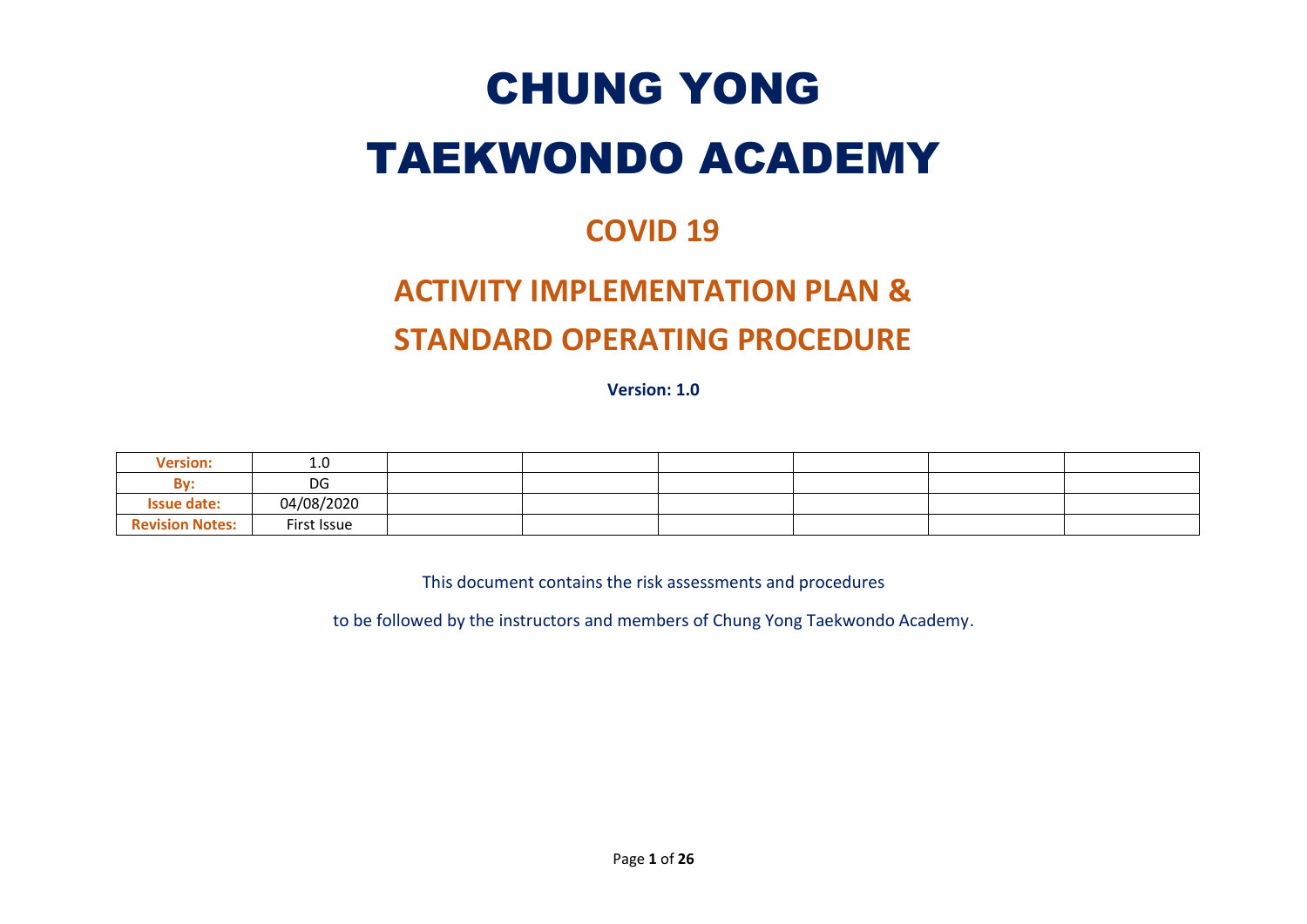### Contents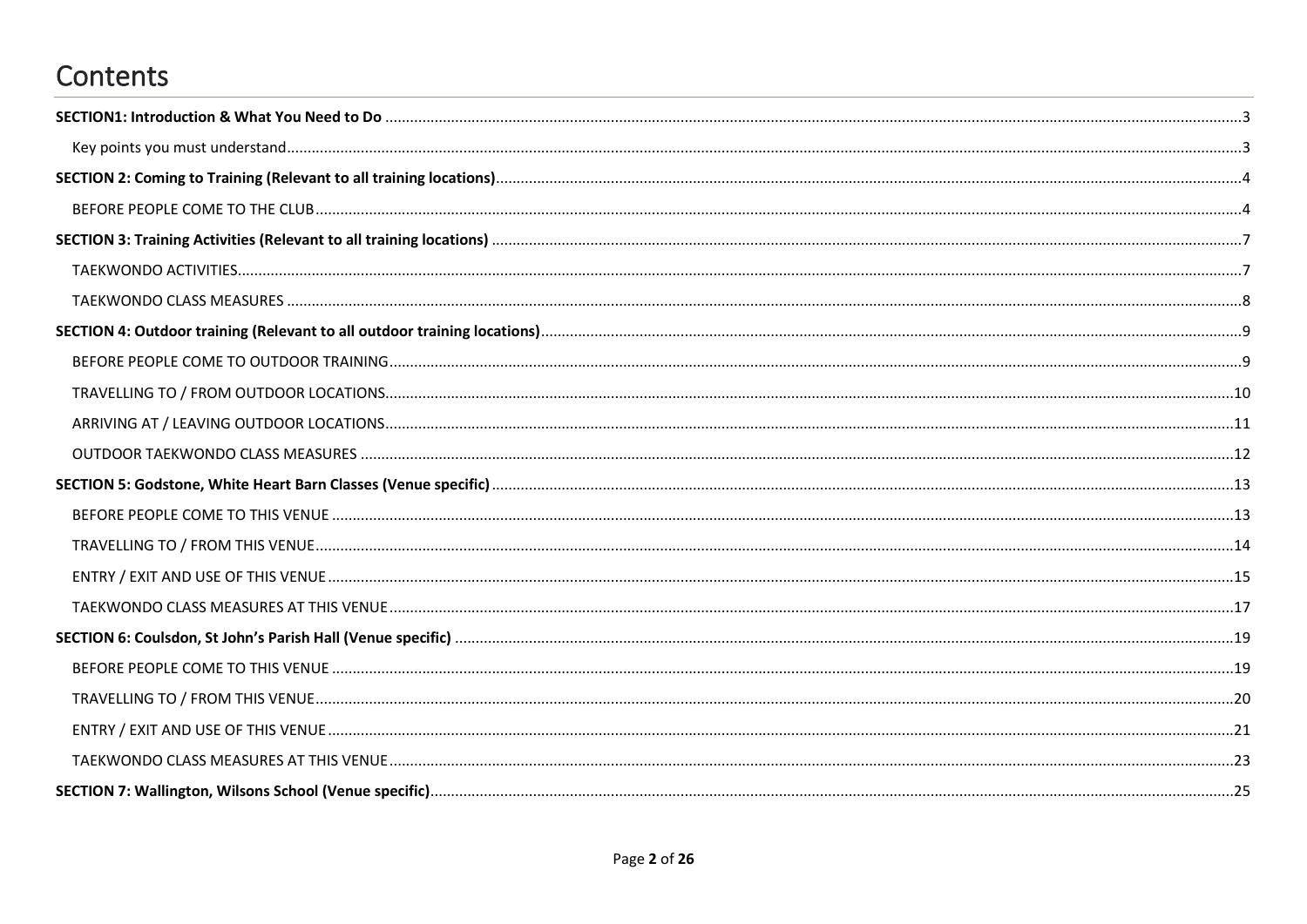#### <span id="page-2-1"></span><span id="page-2-0"></span>Key points you must understand

- This document is a requirement of British Taekwondo and is designed to help keep everyone safe.
- Before you can return to training you must confirm that you have read and understood this document.
- This document will tell you what you can and cannot bring to training as well as what to expect and what is expected of you at training.
- If everyone follows these guidelines without constant need for reminders, your instructors can focus on delivering the best training possible.
- We aim to make classes fun and engaging for all, but if students do not follow the guidelines, you will be asked to leave the class.
- This Covid-19 Activity Implementation Plan forms the basis of the Control Measures this British Taekwondo Club is putting in place to protect its Members and Instructors from the Covid-19 hazard.
- This Plan will be reviewed after each session to ensure the Control Measures are being adhered to and are effective in use.
- We will also take note of any changes in UK Government advise
- Many of the rules in this document have been set by British Taekwondo or the owners of the venues we hire and cannot be changed until we are advised otherwise.
- Please now review this document and confirm via the CYTA online form that you have read and understood it.
- There are 6 sections to this document for you to read:
	- **Section 1** Introduction and what you need to know and do *This is the section you are reading now.*
	- **Section 2** Coming to Training (Relevant to all training locations) *How to prepare and what you can and cannot bring to any class.*
	- **Section 3** Training Activities (Relevant to all training locations) *What to expect when training at any venue.*
	- **Section 4** Outdoor training (Relevant to all outdoor training locations) *What to expect at any outdoor session.*
	- **Section 5** Godstone, White Heart Barn Classes (Venue specific) *Additional information specific to this venue.*
	- **Section 6** Coulsdon, St Johns Parish Hall (Venue specific) *Additional information specific to this venue.*
	- **Section 7** Wallington, Wilsons School Hall (Venue specific) *Additional information specific to this venue.*

Thank you for your help. Let's "Just Keep Kicking", but also "Stay Safe".

#### **[END OF SECTION 1]**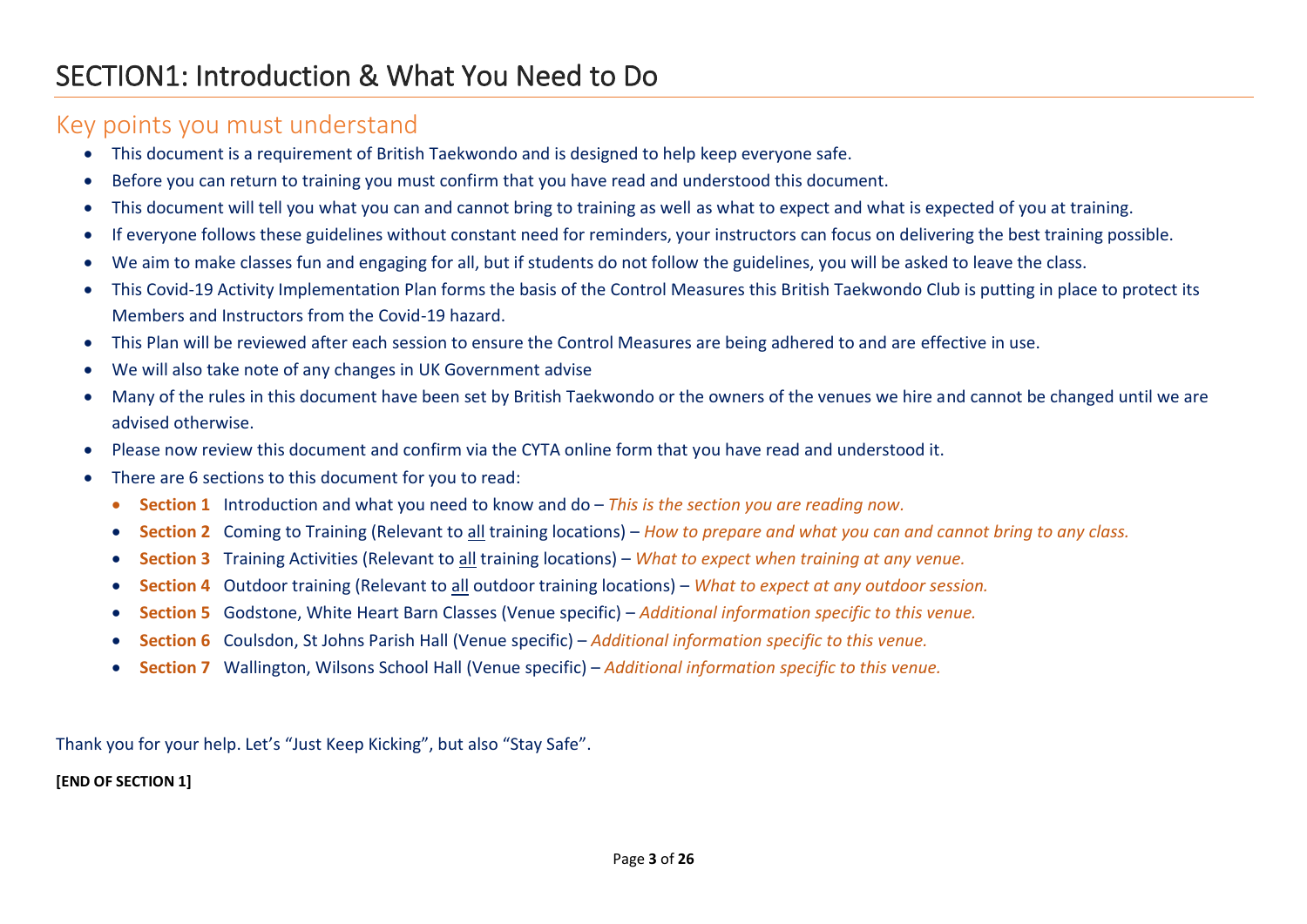### <span id="page-3-0"></span>SECTION 2: Coming to Training (Relevant to all training locations)

<span id="page-3-1"></span>

| BEFORE PEOPLE COME TO THE CLUB                                                 |                                                                                 |              |  |  |
|--------------------------------------------------------------------------------|---------------------------------------------------------------------------------|--------------|--|--|
| Club information about new Controls Measures and changes to the Club operation |                                                                                 |              |  |  |
| <b>Control Measures</b>                                                        | <b>Effect on Club participants</b>                                              | <b>Check</b> |  |  |
| Do you have symptoms?                                                          | If you have symptoms relating to COVID-19 please follow government              |              |  |  |
|                                                                                | guidance, self-isolate and do not come to training.                             |              |  |  |
| <b>Contact information</b>                                                     | All students must have updated their contact information via the club online    |              |  |  |
|                                                                                | form prior to attending any class.                                              |              |  |  |
| Any changes to the days the Club will train?                                   | Class times will be advised via the club Facebook and WhatsApp groups,          |              |  |  |
|                                                                                | however as of the date of this document, Godstone classes expect to restart     |              |  |  |
|                                                                                | in mid to late August, Coulsdon classes expect to restart in mid to late August |              |  |  |
|                                                                                | and our Wallington venue will not be taking any bookings until at least the     |              |  |  |
|                                                                                | October 2020 half term. Outdoor classes will be arranged and advertised on a    |              |  |  |
|                                                                                | weekly basis.                                                                   |              |  |  |
| Any changes to session times?                                                  | Once classes restart, we do not expect any changes to session times. If         |              |  |  |
|                                                                                | changes are required, we will advertise these via the club Facebook and         |              |  |  |
|                                                                                | WhatsApp groups.                                                                |              |  |  |
| Any changes to who can train?                                                  | All current and insured members can request to book into any class              |              |  |  |
|                                                                                | regardless of age. Lessons will be restricted by numbers. Instructors will      |              |  |  |
|                                                                                | confirm with you who can attend a class in advance. Do not turn up to a class   |              |  |  |
|                                                                                | unless your attendance has been agreed with the instructor. Age                 |              |  |  |
|                                                                                | restrictions have been removed to allow greater flexibility when assigning      |              |  |  |
|                                                                                | students to classes.                                                            |              |  |  |
| Can spectators and parents watch classes?                                      | Spectators and parents are asked not to enter any of our venues. This is due    |              |  |  |
|                                                                                | to the restrictions on space and to assist with controlling which touch         |              |  |  |
|                                                                                | surfaces need to be cleaned. Our venues have adjacent carparks and greens       |              |  |  |
|                                                                                | you can wait in if you do wish to stay local.                                   |              |  |  |
| Any extra measures for members with higher risk and/ or with                   | There is currently a relaxation on what can be worn at training to allow those  |              |  |  |
| underlying health conditions?                                                  | at higher risk or just those who wish to, to take extra precautions. You are    |              |  |  |
|                                                                                | welcome to wear your Taekwondo uniform and train in barefoot as normal.         |              |  |  |
|                                                                                | You are also welcome to wear other appropriate sports clothing to assist with   |              |  |  |
|                                                                                | regular washing of clothes, trainers or martial arts shoes to reduce skin       |              |  |  |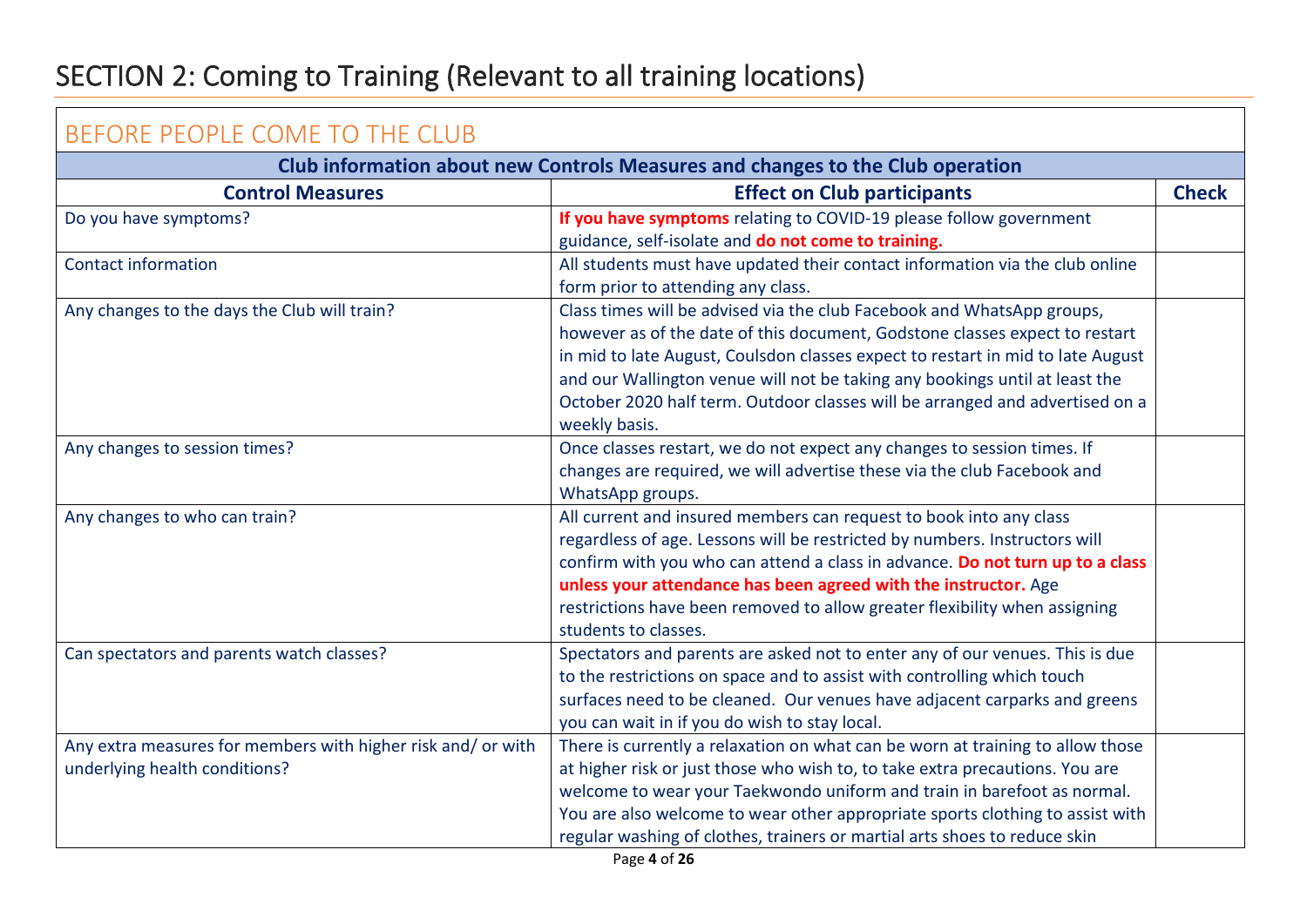|                                                 | contact opportunities, gloves (sports or rubber) to reduce skin contact         |  |
|-------------------------------------------------|---------------------------------------------------------------------------------|--|
|                                                 | opportunities and sweatbands to help reduce sweat falling on the floor.         |  |
|                                                 | Facemasks are optional.                                                         |  |
| What if my BT Membership has expired?           | If your British Taekwondo membership and insurance is out of date,              |  |
|                                                 | members must renew membership before attempting to train. If you have           |  |
|                                                 | not already been contacted, please contact the club in advance and arrange      |  |
|                                                 | via the hub if your membership has expired.                                     |  |
| What should/can I wear?                         | Arrive at the venue in your training kit so use of changing rooms is not        |  |
|                                                 | needed and contact minimised.                                                   |  |
| Can I bring a bag?                              | Yes, but only if you need to. Please ensure it is wiped down thoroughly         |  |
|                                                 | before coming to training and kept away from everyone else's bags whilst in     |  |
|                                                 | the venue. If you are not advised that additional padding or equipment is       |  |
|                                                 | required at a class, we recommend leaving this at home.                         |  |
| Should I bring my own hand sanitiser and wipes? | Yes - sanitiser should also be available at the venue / club as you arrive but  |  |
|                                                 | its better if you bring your own to minimise risk and assist with keeping       |  |
|                                                 | enough available for all.                                                       |  |
| Should I bring my own First Aid kit?            | It is recommended that participants bring their own first aid kit with them     |  |
|                                                 | where possible (Containing plasters, tape, scissors, sling, towel, hand         |  |
|                                                 | sanitiser, kitchen roll, anti-septic wipes, disposable rubber gloves and a face |  |
|                                                 | mask.) The club will also have one at the session as a last resort.             |  |
| Do we need to wear masks?                       | The latest government guidance regarding the wearing of masks should be         |  |
|                                                 | followed. At the time of writing this document masks are not compulsorily in    |  |
|                                                 | training, however, we still recommend you keep one with you in of               |  |
|                                                 | emergency and we cannot adequality social distance.                             |  |
| Can I bring my own water bottle?                | Members must bring their own drinks and must not share. Water will not be       |  |
|                                                 | provided. As a number of you have the same club water bottle, please have       |  |
|                                                 | your name clearly on your water bottle so others do not accidently use it.      |  |
| Do I need to bring my own pads/protectors?      | Only if requested to do so - equipment must not be shared between               |  |
|                                                 | different household groups unless thoroughly cleaned before and after to        |  |
|                                                 | minimise the risk of transmission.                                              |  |
| Can I pay in cash? Are the fees the same?       | All payments are to be made online and no cash will be accepted. Please note    |  |
|                                                 | that when you need to renew your British Taekwondo Membership, this is          |  |
|                                                 | now to paid separately to your club membership. The cost is set by British      |  |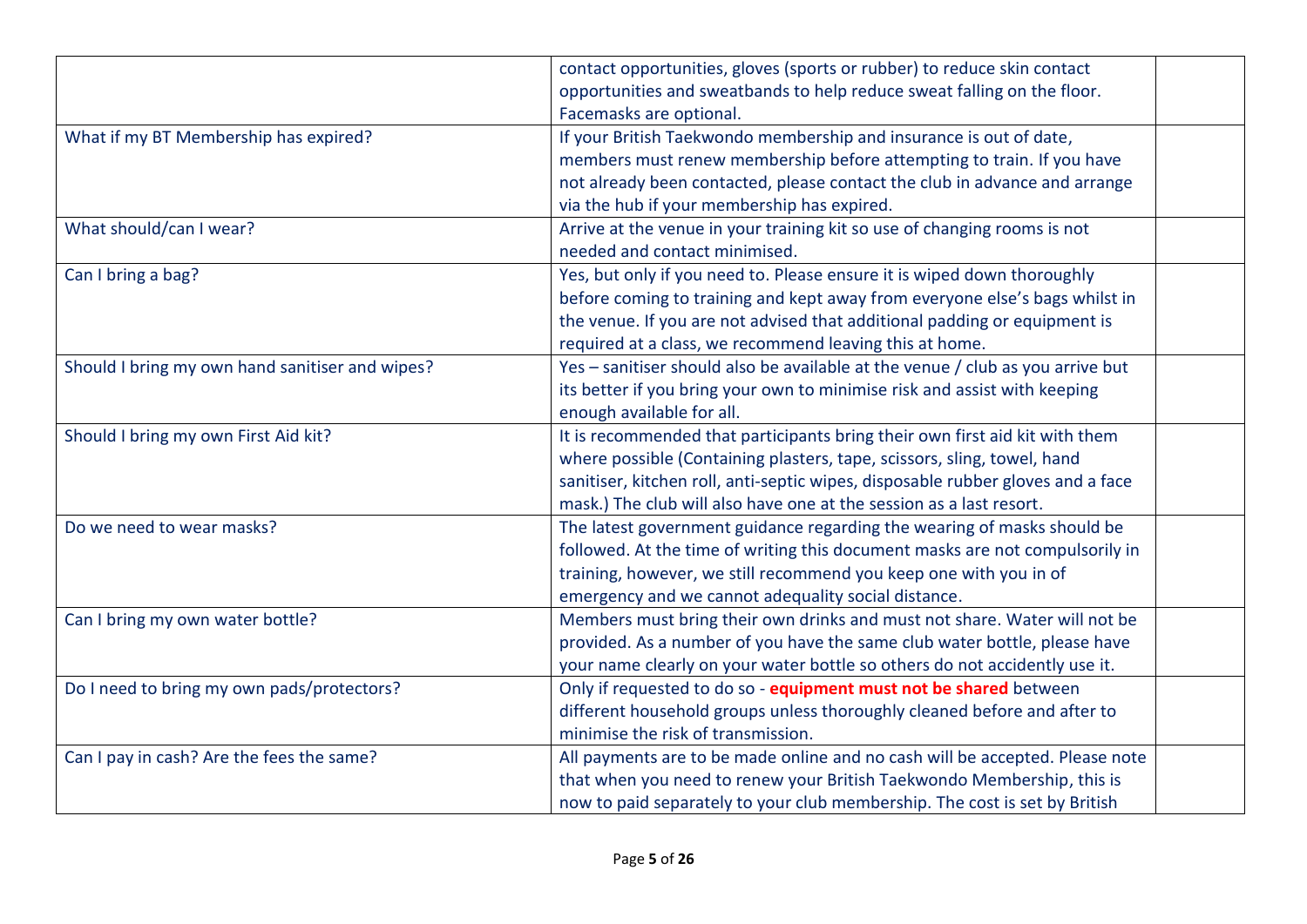|                                                                  | Taekwondo and is £22 per year. Payment can still be made via the club bank  |  |
|------------------------------------------------------------------|-----------------------------------------------------------------------------|--|
|                                                                  | account.                                                                    |  |
| I is there anything else I need to know or prepare before I come | Please consider that some students may be uncomfortable returning to a      |  |
| to the session?                                                  | social setting. By following the rules and being patient, you will help     |  |
|                                                                  | everyone have an enjoyable class.                                           |  |
|                                                                  | Students who do not follow these guidelines will be asked to wait until the |  |
|                                                                  | restrictions can be relaxed before returning to training again.             |  |

**[END OF SECTION 2]**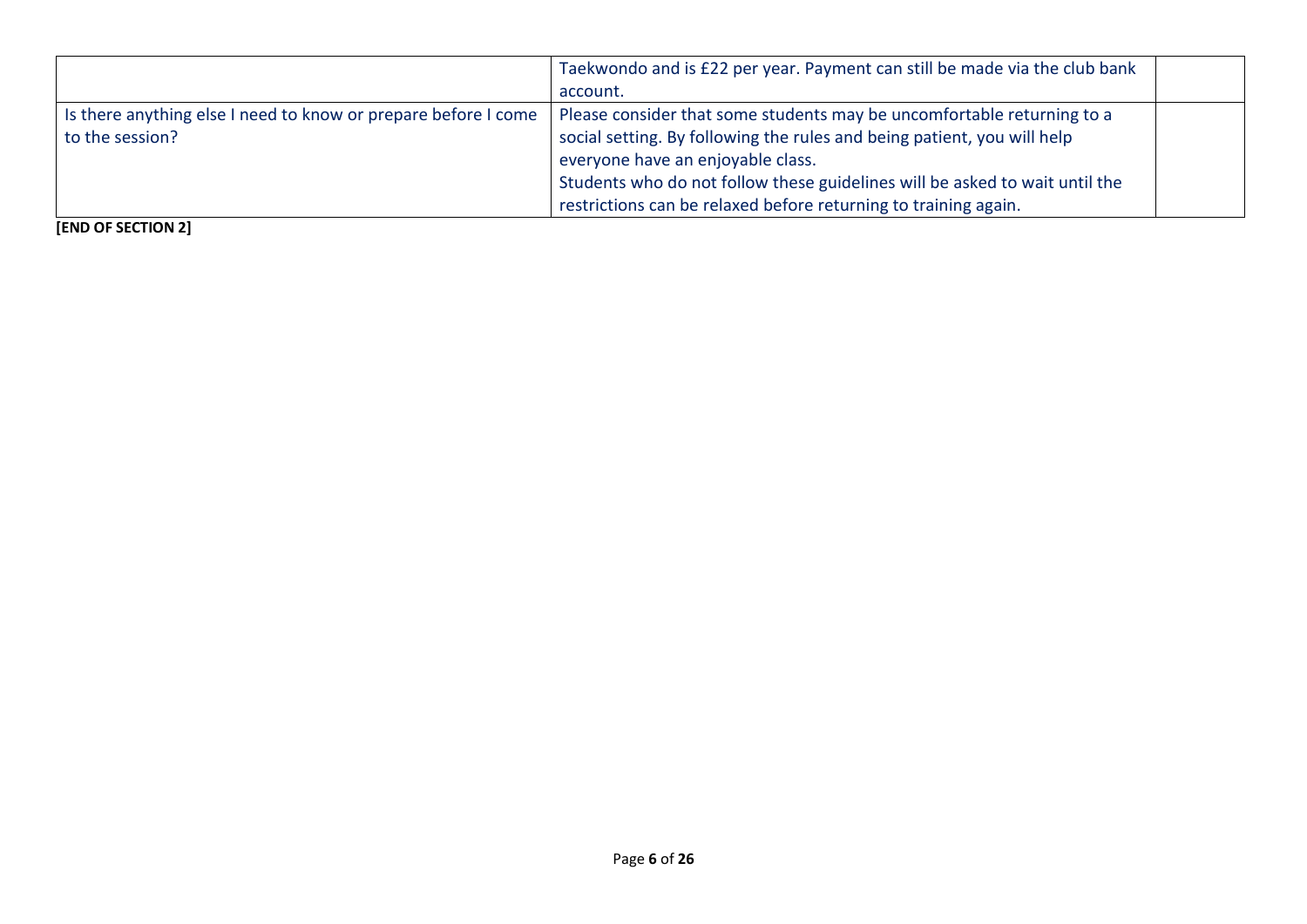### <span id="page-6-0"></span>SECTION 3: Training Activities (Relevant to all training locations)

<span id="page-6-1"></span>

| <b>TAEKWONDO ACTIVITIES</b>                                    |                                                                                 |              |  |  |
|----------------------------------------------------------------|---------------------------------------------------------------------------------|--------------|--|--|
| Information on how we will practise Taekwondo during the Class |                                                                                 |              |  |  |
| <b>Control Measures</b>                                        | <b>Effect on Club participants</b>                                              | <b>Check</b> |  |  |
| Warm Up/Cool Down/Stretching                                   | This will be carried out at 2m distance from other training participants        |              |  |  |
|                                                                | There will be no working in pairs or groups unless they are from the same       |              |  |  |
|                                                                | household                                                                       |              |  |  |
| Basic Techniques (Up and Down or On the Spot)                  | This will be carried out at 2m distance from other members (as above)           |              |  |  |
| Poomsae                                                        | This will be carried out at 2m distance from other members (as above)           |              |  |  |
| Foot Technique/1-1 Kicking / 3 Step /1 Step Sparring and Self  | Simulated practice at distance allowed as long as a 2m distance is maintained   |              |  |  |
| <b>Defence</b>                                                 | between members unless from the same household                                  |              |  |  |
| Pad Kicking (e.g. Paddles/Bats/Targets etc.)                   | Not currently permitted unless working within a household group.                |              |  |  |
|                                                                | Pads should be thoroughly cleaned before use and never shared between           |              |  |  |
|                                                                | household groups.                                                               |              |  |  |
|                                                                | All equipment should be cleaned between sessions or if wanting to be shared     |              |  |  |
|                                                                | with a different household group                                                |              |  |  |
| <b>Breaking</b>                                                | Not currently permitted unless working within a household group and             |              |  |  |
|                                                                | qualified / suitable age to hold                                                |              |  |  |
|                                                                | Plastic board targets should also be thoroughly cleaned before use and never    |              |  |  |
|                                                                | shared between household groups                                                 |              |  |  |
|                                                                | All equipment should be cleaned between sessions or if wanting to be shared     |              |  |  |
|                                                                | with a different household group                                                |              |  |  |
| Sparring / Full Contact Sparring                               | Not currently permitted unless between members of the same household            |              |  |  |
| Poomsae                                                        | This will be carried out strictly in accordance with social distance rules from |              |  |  |
|                                                                | other members (in front/behind and to the sides)                                |              |  |  |
| Club gradings and other assessments                            | Only permitted in accordance with all the above restrictions                    |              |  |  |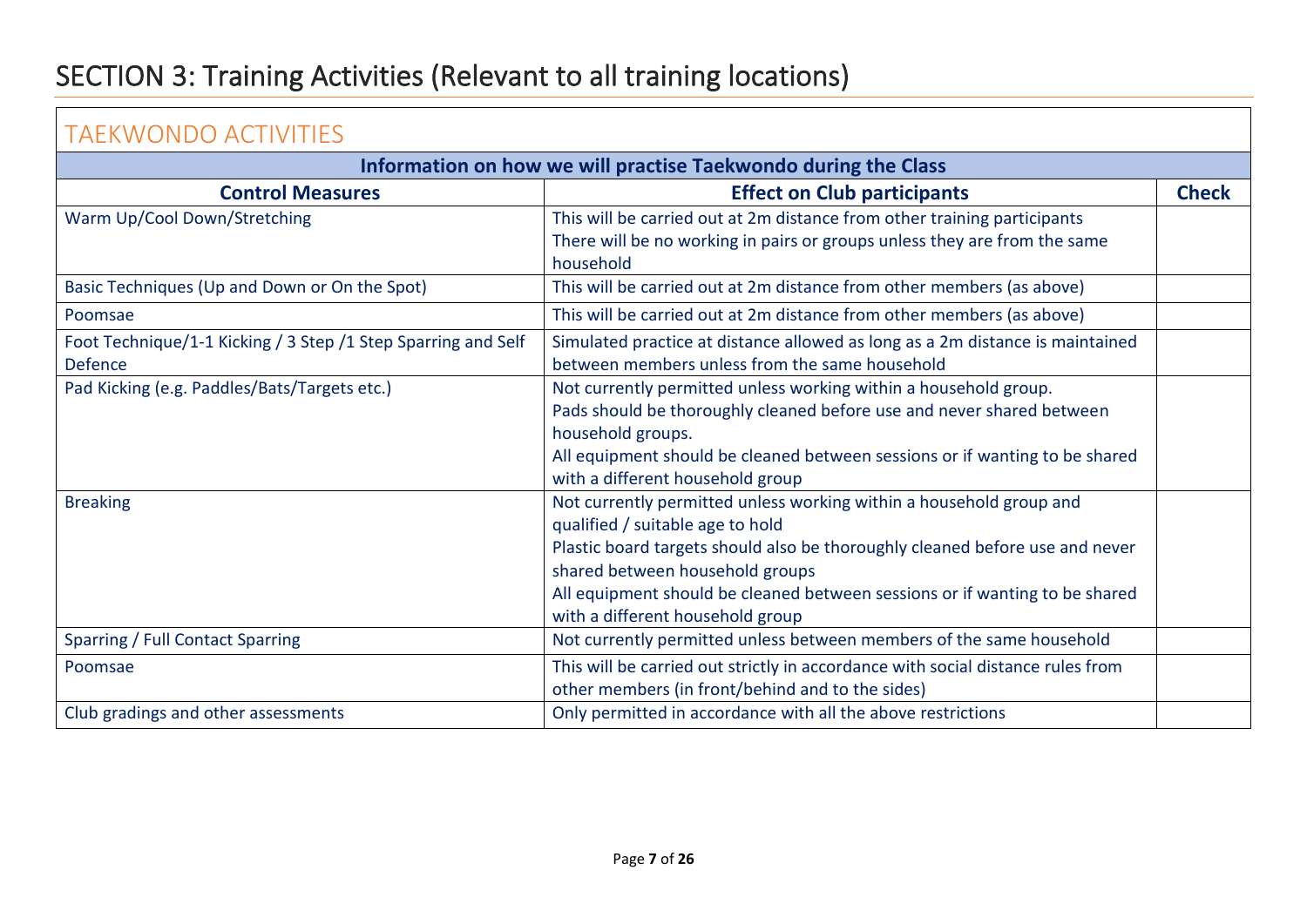<span id="page-7-0"></span>

| <b>TAEKWONDO CLASS MEASURES</b>                                                     |                                                                                                                                                                                                                                                                                                                                                                                                          |              |  |  |
|-------------------------------------------------------------------------------------|----------------------------------------------------------------------------------------------------------------------------------------------------------------------------------------------------------------------------------------------------------------------------------------------------------------------------------------------------------------------------------------------------------|--------------|--|--|
| Control Measures we will use in the Taekwondo Club during the Session               |                                                                                                                                                                                                                                                                                                                                                                                                          |              |  |  |
| <b>Control Measures</b>                                                             | <b>Effect on Club participants</b>                                                                                                                                                                                                                                                                                                                                                                       | <b>Check</b> |  |  |
| Have coaches been trained in these Risk Assessments and<br>implementation measures? | All coaches and club leaders should be fully aware of these risk control<br>measures and expected to apply them at all times. Please support them by<br>following instructions.                                                                                                                                                                                                                          |              |  |  |
| Will the club have a first aid kit?                                                 | The club will ensure it has an up to date, well stocked first aid kit at all<br>sessions (regardless of Covid-19 measures).<br>Containing plasters, tape, scissors, sling, towel, hand sanitiser, kitchen roll,<br>anti-septic wipes, disposable rubber gloves and a face mask.<br>This would be used as a last resort in case the participant has not brought<br>their own first aid kit (recommended). |              |  |  |
| Do coaches and club leaders need to wear gloves?                                    | When handling any shared equipment or using cleaning items, gloves should<br>be worn and then disposed in a secure manner.                                                                                                                                                                                                                                                                               |              |  |  |
| Will Track & Trace apply to the class?                                              | The club should keep a record of everyone attending each class. If any<br>participant is subsequently confirmed to have the virus, they should contact<br>the club for the list of people who they may have been in contact with and<br>inform the local authorities.                                                                                                                                    |              |  |  |
| What if things change before the next class?                                        | The club should review the most recent government guidance and update the<br>risk assessment and implementation plan accordingly. They should reissue this<br>plan to all participants each time there is a significant change to the lockdown<br>rules that could impact on the safety of everyone.                                                                                                     |              |  |  |

**[END OF SECTION 3]**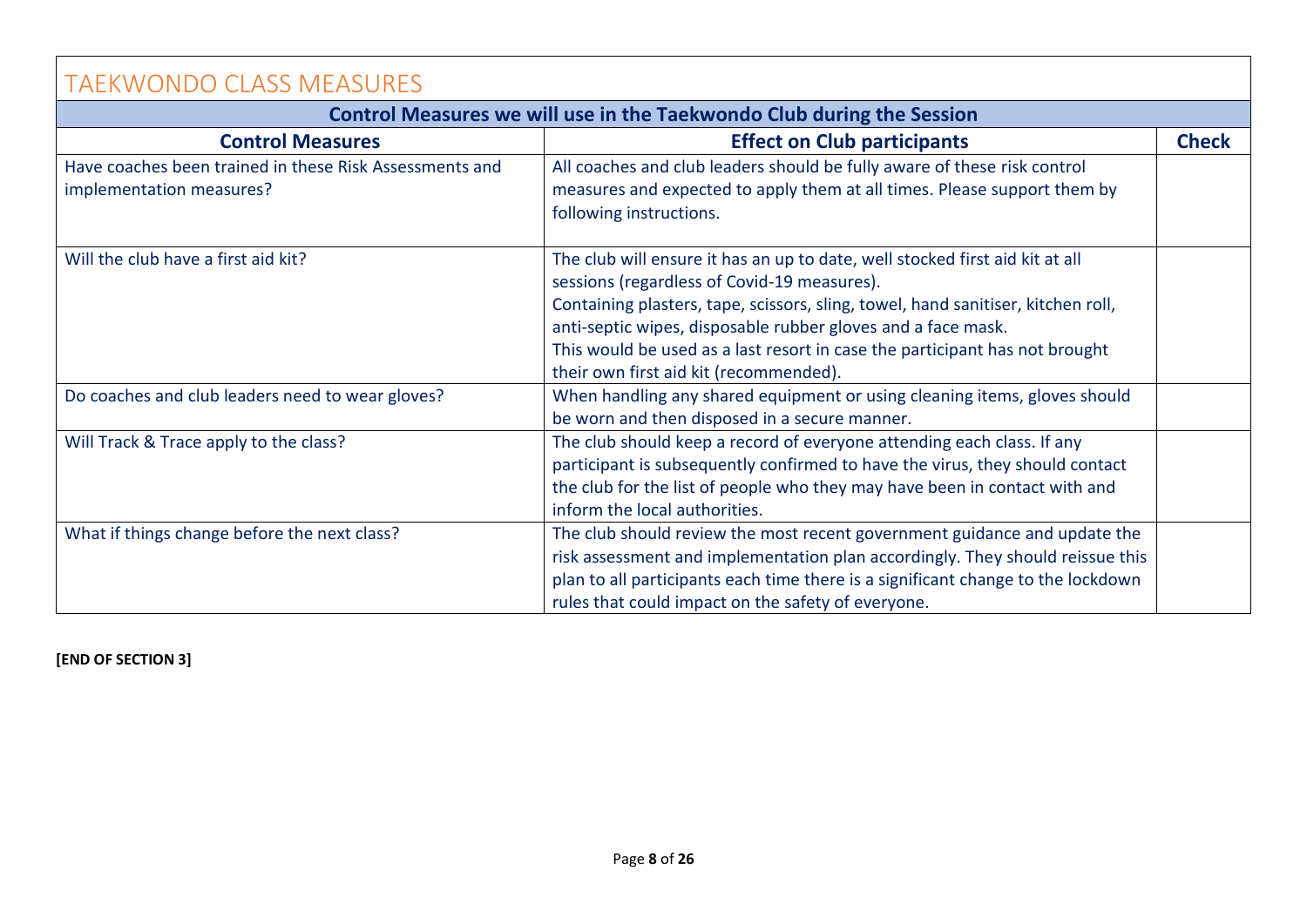### <span id="page-8-0"></span>SECTION 4: Outdoor training (Relevant to all outdoor training locations)

#### **This section details additional information specific to outdoor training. All measures detailed in sections 1 to 3 still apply.**

<span id="page-8-1"></span>

| BEFORE PEOPLE COME TO OUTDOOR TRAINING                                            |                                                                                                                                                                                                                                                                                                                                                                               |              |  |  |  |
|-----------------------------------------------------------------------------------|-------------------------------------------------------------------------------------------------------------------------------------------------------------------------------------------------------------------------------------------------------------------------------------------------------------------------------------------------------------------------------|--------------|--|--|--|
| Club information about new Controls Measures and changes to the Club operation    |                                                                                                                                                                                                                                                                                                                                                                               |              |  |  |  |
| <b>Control Measures</b>                                                           | <b>Effect on Club participants</b>                                                                                                                                                                                                                                                                                                                                            | <b>Check</b> |  |  |  |
| Can I change at outdoor locations?                                                | No. Please arrive ready to train or with loose clothing over your uniform that can<br>be easily removed.                                                                                                                                                                                                                                                                      |              |  |  |  |
| Can I pay in cash?                                                                | No. All payments are to be made online                                                                                                                                                                                                                                                                                                                                        |              |  |  |  |
| Is there anything else I need to know or prepare before I<br>come to the session? | Spectators are not permitted as part of our group unless with prior agreement.                                                                                                                                                                                                                                                                                                |              |  |  |  |
| What students can attend this class?                                              | Outdoor training is restricted to a maximum of 30 people including students,<br>instructors and management team. If locations do not allow enough space to<br>socially distance, numbers will be reduced accordingly.<br>Nobody should attend a session without prior agreement with Master Dean Gibbs<br>who will arrange sessions via the club Facebook and WhatsApp group. |              |  |  |  |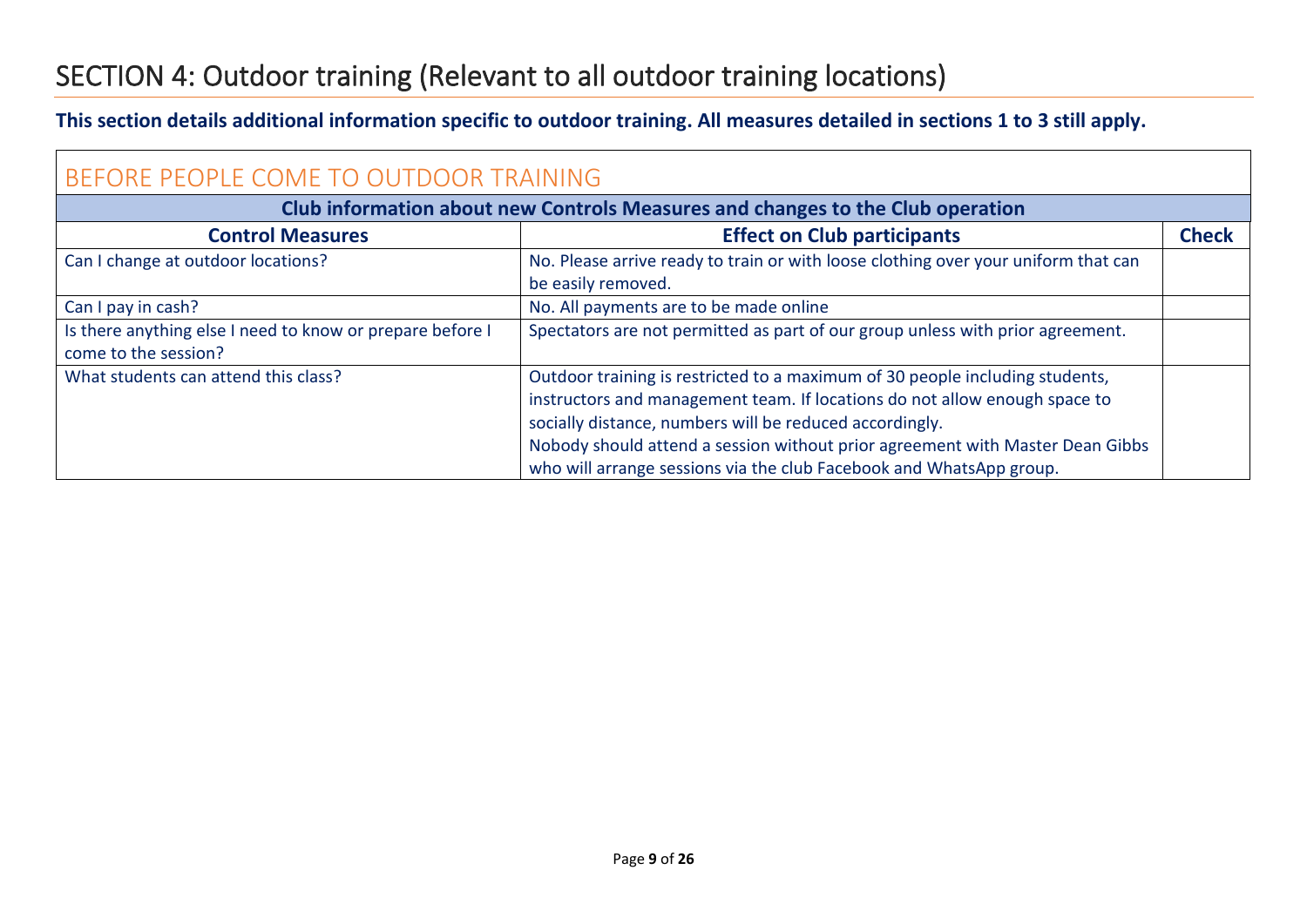<span id="page-9-0"></span>

| TRAVELLING TO / FROM OUTDOOR LOCATIONS                      |                                                                                            |              |  |  |
|-------------------------------------------------------------|--------------------------------------------------------------------------------------------|--------------|--|--|
|                                                             | <b>Club information about new Controls Measures and changes to Arrival &amp; Departure</b> |              |  |  |
| <b>Control Measures</b>                                     | <b>Effect on Club participants</b>                                                         | <b>Check</b> |  |  |
| How should I get to the venue now (Walk/Car/Bike/Public     | Students should only travel in household groups and maintain social                        |              |  |  |
| Transport)?                                                 | distancing with everyone else at all times.                                                |              |  |  |
| Is there a specific drop off and pickup point?              | Students will be informed of the meeting point in advance via the club                     |              |  |  |
|                                                             | Facebook Group or WhatsApp group.                                                          |              |  |  |
| Where do we park if we are driving?                         | If driving, it is your responsibility to find a safe parking location.                     |              |  |  |
| What if I am late arriving or my lift is late to pick up?   | If you arrive late and the class has moved away from the meeting point, please             |              |  |  |
|                                                             | phone Master Dean Gibbs on 07989642132 and you will be informed where to                   |              |  |  |
|                                                             | meet us. If your lift is late to pick up you will be asked to wait with the                |              |  |  |
|                                                             | instructor maintaining social distance.                                                    |              |  |  |
| What if I am under 18 and left alone at the meeting point?  | Parents of younger students must not leave them alone until they have                      |              |  |  |
|                                                             | handed them over to the class instructor. Older children who travel to class               |              |  |  |
|                                                             | alone should wait at the meeting point maintaining social distance if early or             |              |  |  |
|                                                             | phone Master Dean Gibbs if late. In general, the class will not move from the              |              |  |  |
|                                                             | meeting point until all those who are booked into the class have arrived,                  |              |  |  |
|                                                             | especially if those under 18 years old are expected.                                       |              |  |  |
| Is there anything else I need to know about getting to/from | We will not always stay at the meeting point. If you are arriving by bike it is            |              |  |  |
| outdoor training?                                           | your responsibility to ensure this is parked and secured/locked in a safe                  |              |  |  |
|                                                             | location.                                                                                  |              |  |  |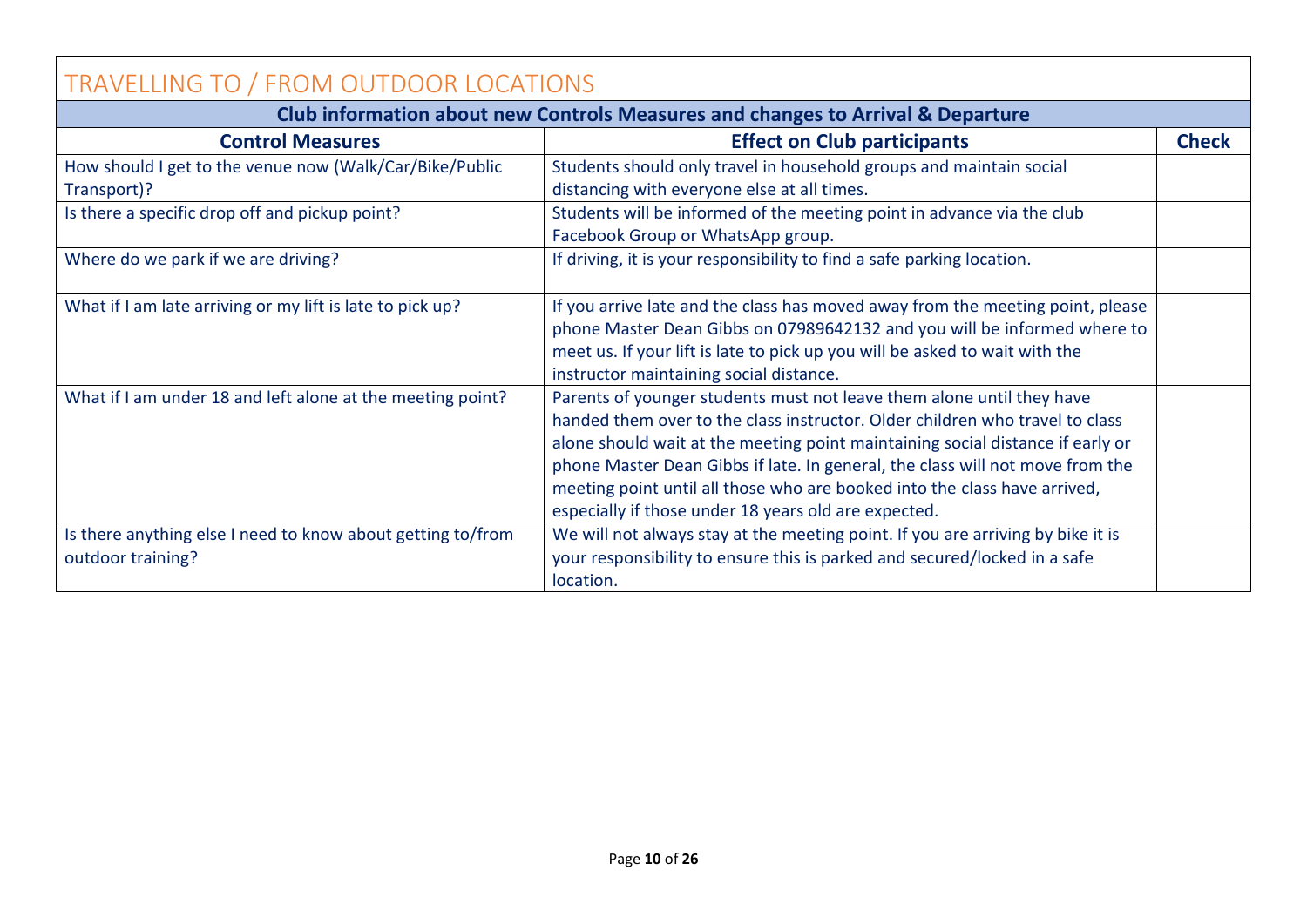<span id="page-10-0"></span>

| ARRIVING AT / LEAVING OUTDOOR LOCATIONS       |                                                                                                                                                                                           |              |  |
|-----------------------------------------------|-------------------------------------------------------------------------------------------------------------------------------------------------------------------------------------------|--------------|--|
| <b>Control Measures in place at the Venue</b> |                                                                                                                                                                                           |              |  |
| <b>Control Measures</b>                       | <b>Effect on Club participants</b>                                                                                                                                                        | <b>Check</b> |  |
| Are there any Control Measures on arrival?    | Students will be met at the agreed meeting point 5 minutes before the lesson<br>is due to start. Students will be guided in family groups to the appropriate<br>training area.            |              |  |
|                                               | Please maintain social distance when waiting at the meeting point.                                                                                                                        |              |  |
| Are there toilets at training?                | Members are advised to go to the toilet before they leave home and not use<br>toilets at the venue. It should not be expected that toilets will be available.                             |              |  |
| Are refreshments available at training?       | No.                                                                                                                                                                                       |              |  |
| Is water available at training?               | No. (except in emergency) Please bring your own.                                                                                                                                          |              |  |
| What happens when we leave training?          | At the end of a class we will return to the same meeting point and the<br>instructor will look to see who if waiting to pick up. Students will then be<br>instructed when they can leave. |              |  |
|                                               | If students under 18 make their own way home, the instructor should be<br>informed in advance so they can allow the student to leave once the class is<br>finished.                       |              |  |
|                                               | No parents or spectators should come closer than 2m to any member of the<br>group other than those they are collecting.                                                                   |              |  |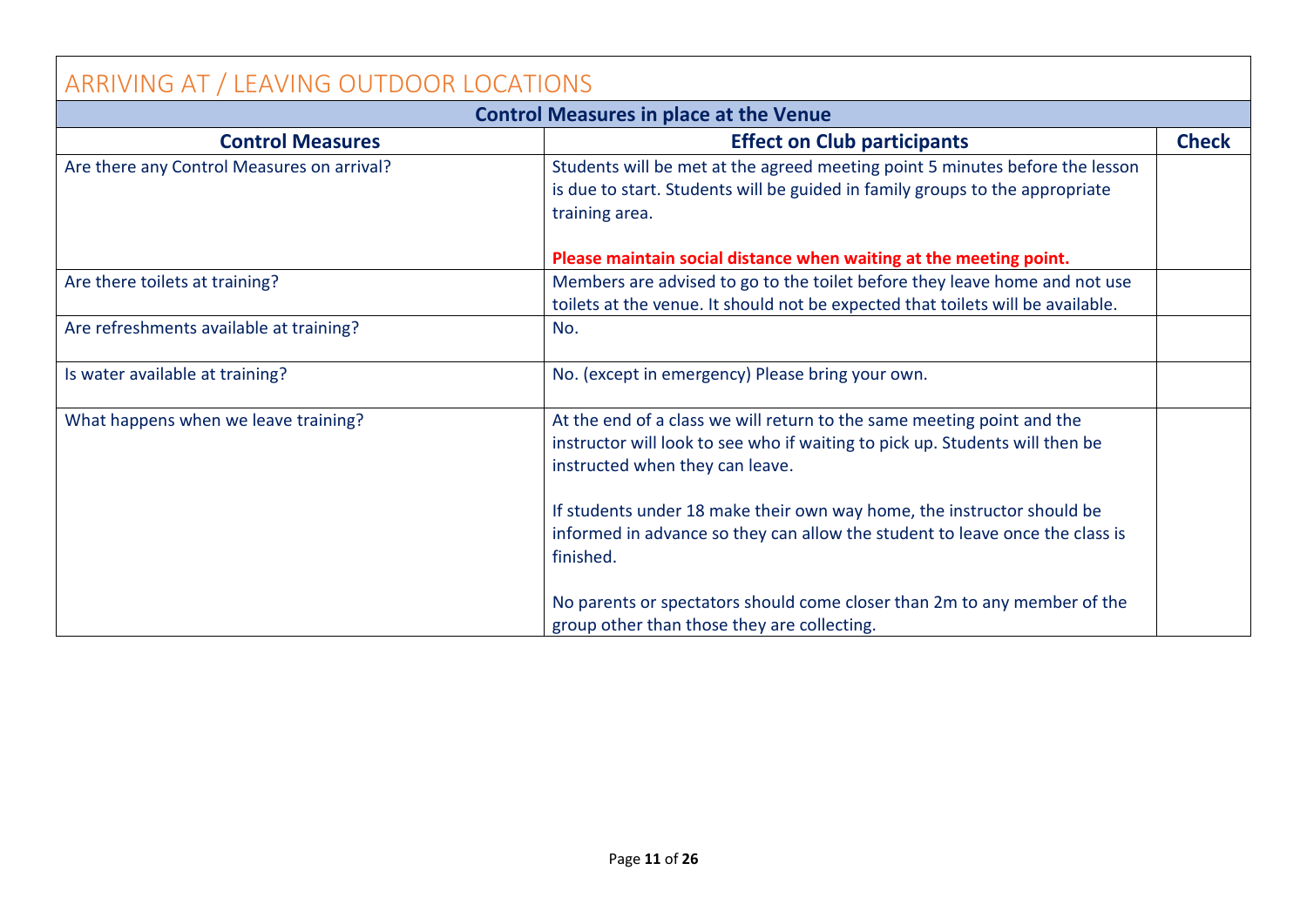<span id="page-11-0"></span>

| <b>OUTDOOR TAEKWONDO CLASS MEASURES</b>                               |                                                                                  |              |  |  |
|-----------------------------------------------------------------------|----------------------------------------------------------------------------------|--------------|--|--|
| Control Measures we will use in the Taekwondo Club during the Session |                                                                                  |              |  |  |
| <b>Control Measures</b>                                               | <b>Effect on Club participants</b>                                               | <b>Check</b> |  |  |
| Why are outdoor classes taking place?                                 | Outdoor classes whilst the weather is good allow us to offer larger classes in   |              |  |  |
|                                                                       | open, well ventilated spaces. These may include greens, parks and gardens.       |              |  |  |
| What should I do with my shoes and bag?                               | As we will likely not stay at the meeting point, you are advised to keep bags to |              |  |  |
|                                                                       | an absolute minimum and only what you can easily carry while jogging. Shoes      |              |  |  |
|                                                                       | are to stay on during training. If bags are put down they should be kept         |              |  |  |
|                                                                       | separate from other students bags.                                               |              |  |  |
| Is hand sanitiser available for members use?                          | Yes - the club should provide hand sanitiser.                                    |              |  |  |
|                                                                       | Its better if you can bring your own to minimise risk. You should use hand       |              |  |  |
|                                                                       | sanitiser on arrival and when leaving.                                           |              |  |  |
| Is the floor cleaned?                                                 | No, we cannot practically clean outdoor locations. Shoes should be kept on.      |              |  |  |
| Is the training equipment clean?                                      | Equipment should be thoroughly disinfected & cleaned before and after            |              |  |  |
|                                                                       | sessions to minimise the risk of transmission and must not be shared between     |              |  |  |
| How often will equipment be cleaned?                                  | different household groups during sessions.                                      |              |  |  |
| Will you provide disinfectant wipes to clean equipment etc?           | Disinfectant wipes will be provided but again if you can wipe and manage your    |              |  |  |
|                                                                       | own equipment, this will assist with ensuring sufficient stock. Students are     |              |  |  |
|                                                                       | requested to have their own shoes or bag gloves that have been wiped on          |              |  |  |
|                                                                       | arrival. These should not be shared outside of you household group.              |              |  |  |
| What about waste materials that might be infected?                    | A separate bin will be provided.                                                 |              |  |  |
| (e.g.: tissues, PPE etc)                                              | Secure disposal at the end of a session will take place.                         |              |  |  |
| Are there any other measures relating to the Taekwondo                | We will do our best to select appropriate outdoor locations to train but you     |              |  |  |
| class that I need to know about?                                      | should expect that the ground may not be level and that normal outdoor           |              |  |  |
|                                                                       | hazards are present.                                                             |              |  |  |
|                                                                       | Please keep an eye on the weather and prepare accordingly (e.g. sunscreen        |              |  |  |
|                                                                       | and hats / raincoat).                                                            |              |  |  |

#### **[END OF SECTION 4]**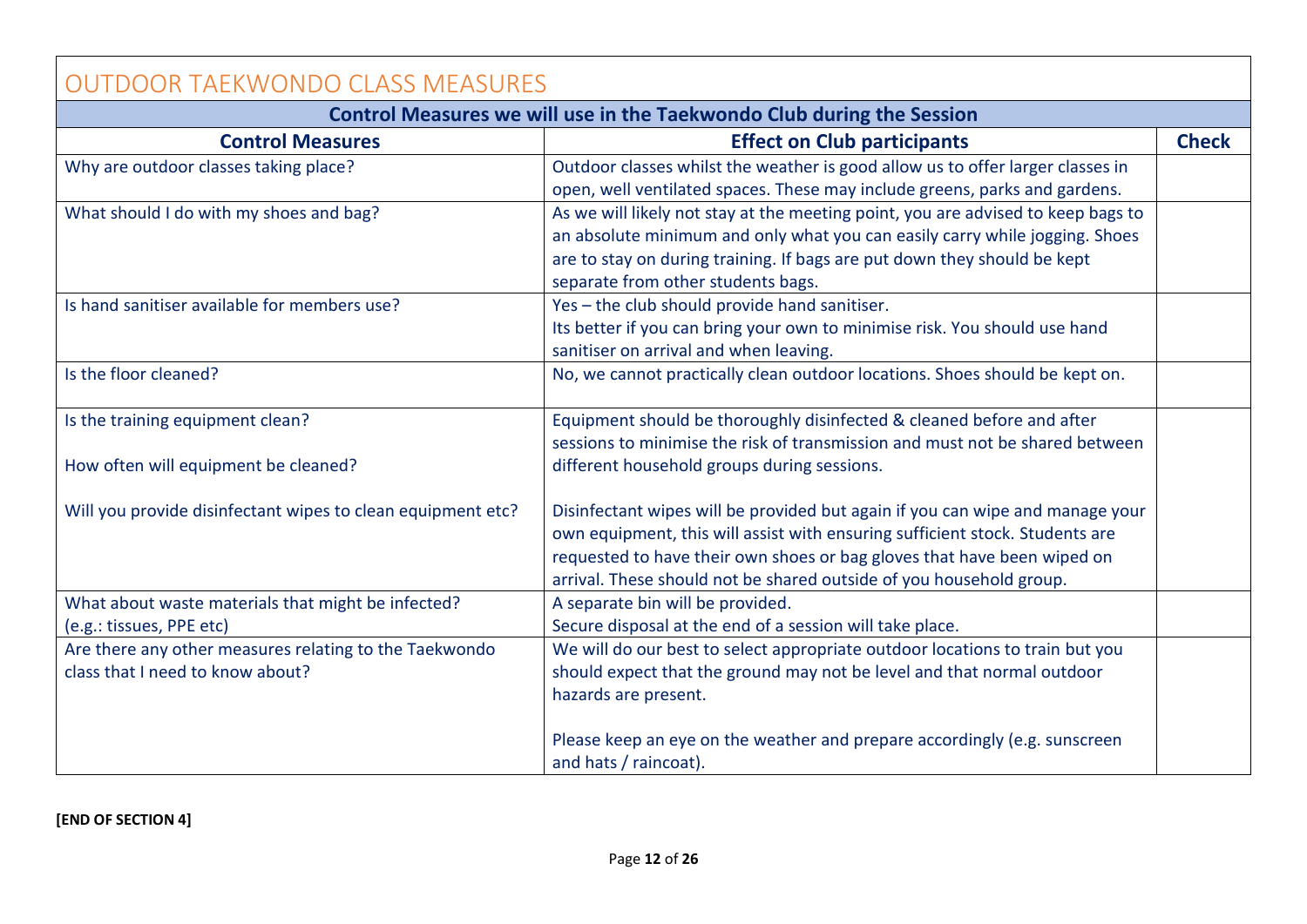### <span id="page-12-0"></span>SECTION 5: Godstone, White Heart Barn Classes (Venue specific)

#### **This section details additional information specific to this venue. All measures detailed in sections 1 to 3 still apply.**

<span id="page-12-1"></span>

| BEFORE PEOPLE COME TO THIS VENUE                                                  |                                                                                                                                                                                                                                                                                                                                                                                               |              |
|-----------------------------------------------------------------------------------|-----------------------------------------------------------------------------------------------------------------------------------------------------------------------------------------------------------------------------------------------------------------------------------------------------------------------------------------------------------------------------------------------|--------------|
|                                                                                   | Club information about new Controls Measures and changes to the Club operation                                                                                                                                                                                                                                                                                                                |              |
| <b>Control Measures</b>                                                           | <b>Effect on Club participants</b>                                                                                                                                                                                                                                                                                                                                                            | <b>Check</b> |
| Can I change at the venue?                                                        | No. Please arrive ready to train or with loose clothing over your uniform that<br>can be easily removed.                                                                                                                                                                                                                                                                                      |              |
| Can I shower at the venue?                                                        | No.                                                                                                                                                                                                                                                                                                                                                                                           |              |
| Can I pay in cash?                                                                | No. All payments are to be made online                                                                                                                                                                                                                                                                                                                                                        |              |
| Is there anything else I need to know or prepare before I<br>come to the session? | Spectators are not permitted at this class. Instructors and members of the club<br>management & safeguarding team can attend following agreement with<br>Master Dean Gibbs in advance. This will also be limited by venue number<br>restrictions.                                                                                                                                             |              |
| What students can attend this class?                                              | Due to the size of this venue, this class is limited to 7 students training. There<br>is some flexibility on this number as students from the same household can<br>train in closer proximity. Attendance at this class must be agreed in advance<br>with Master Dean Gibbs. The venue owners have limited a maximum number<br>of people permitted in the venue at any one time to 20 people. |              |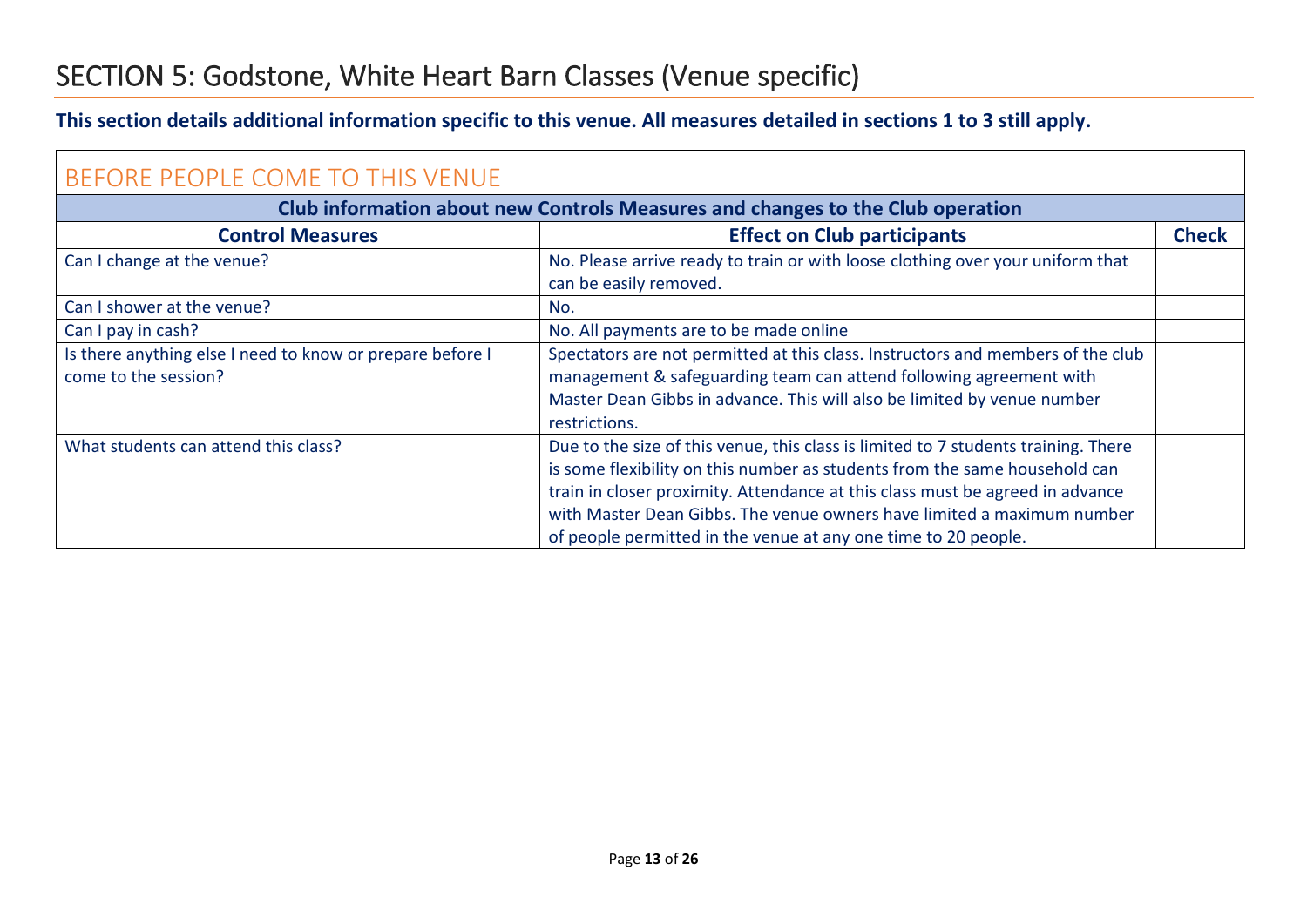<span id="page-13-0"></span>

| TRAVELLING TO / FROM THIS VENUE                                          |                                                                                                                                                                                                                                                                                         |              |
|--------------------------------------------------------------------------|-----------------------------------------------------------------------------------------------------------------------------------------------------------------------------------------------------------------------------------------------------------------------------------------|--------------|
|                                                                          | Club information about new Controls Measures and changes to Arrival & Departure                                                                                                                                                                                                         |              |
| <b>Control Measures</b>                                                  | <b>Effect on Club participants</b>                                                                                                                                                                                                                                                      | <b>Check</b> |
| How should I get to the Venue now (Walk/Car/Bike/Public<br>Transport)?   | People should only travel in household groups and maintain social distancing<br>with everyone else at all times.                                                                                                                                                                        |              |
| Is there a specific drop off and pickup point?                           | Students will be met at the front door by the instructor. Pick up will also be<br>from the front door.                                                                                                                                                                                  |              |
| Where do we park if we are driving?                                      | Parking remains available at the front of the venue or adjacent to the green<br>opposite. Please maintain social distance when waiting.                                                                                                                                                 |              |
| What if I am late arriving or my lift is late to pick up?                | If you arrive late the doors will be locked, please phone Master Dean Gibbs on<br>07989642132 and you will be let in when there is a safe break in the class<br>activity. If your lift is late to pick up you will be asked to wait with the<br>instructor maintaining social distance. |              |
| What if I am under 18 and left alone at the venue?                       | Parents of younger students must not leave them alone until they have<br>handed them over to the class instructor. Older children who travel to class<br>alone should wait outside the hall maintaining social distance if early or phone<br>for access if late.                        |              |
| Is there anything else I need to know about getting to/from<br>the venue | <b>No</b>                                                                                                                                                                                                                                                                               |              |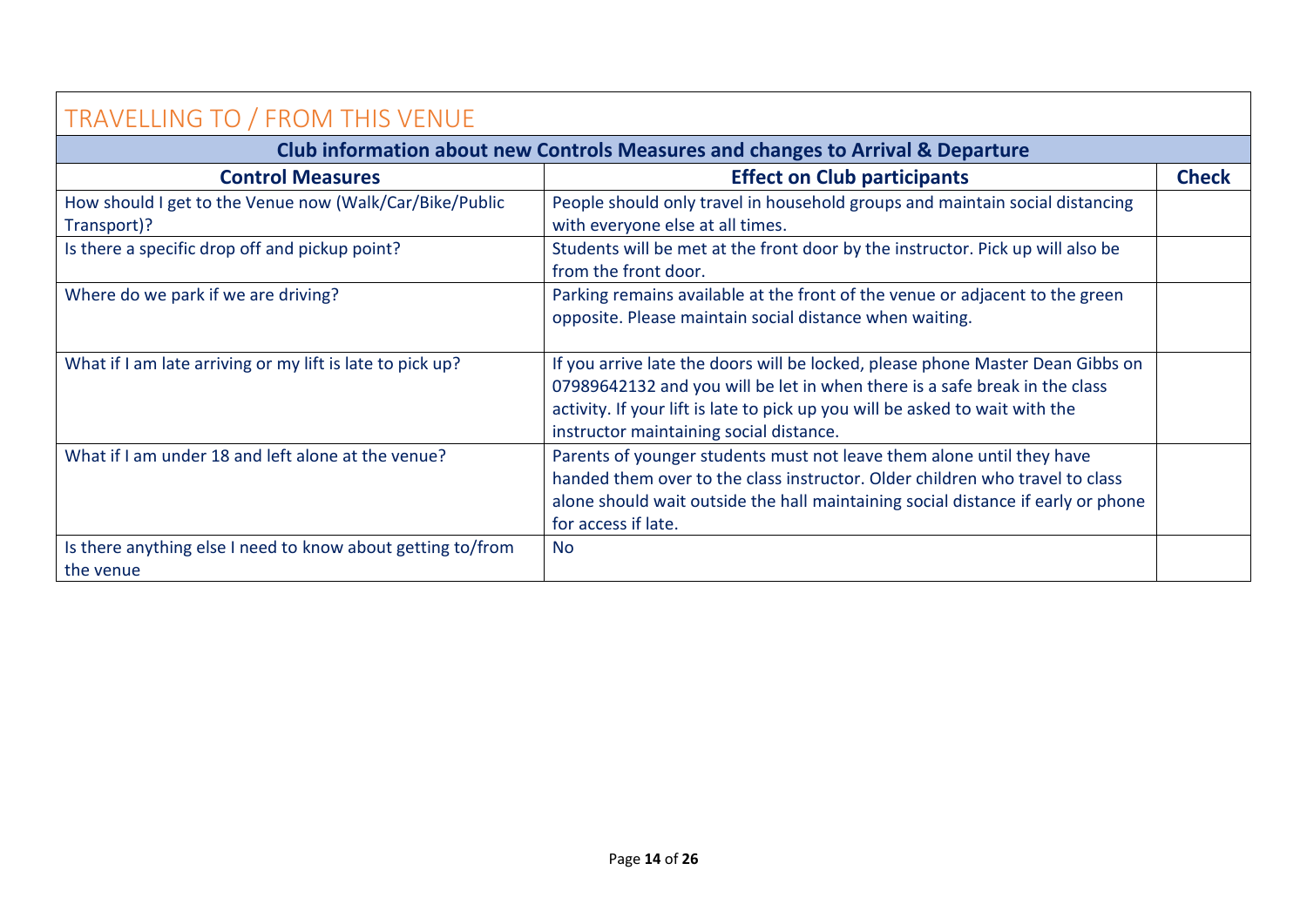#### <span id="page-14-0"></span>ENTRY / EXIT AND USE OF THIS VENUE **Control Measures in place at the Venue Control Measures Effect on Club participants Effect on Club participants Effect on Club participants Check** Are there any Control Measures on entry to the venue? Spectators are not permitted at this class or to enter the venue. Instructors and members of the club management & safeguarding team can attend following agreement with Master Dean Gibbs in advance. Students will be met at the front door 5 minutes before the lesson is due to start. Students will be guided in family groups into the venue and assigned a training area. Please maintain social distance when waiting outside the venue. The front door will be locked once the lesson starts to prevent others from gaining access and to stop passers by from using any of the facilities. Are there any Control Measures inside the venue layout?  $\vert$  Only the hallway and main hall are available for use. Students will be instructed when they can pass through these areas by the instructor. The toilets are not to be used accept in exceptional circumstances and the kitchen is off limits. Is there a special process for Emergency Evacuation? The front door will be locked from the inside with the keys remaining by the door to allow exit when needed. The keys are not to be left in the lock. All emergency exits remain usable as normal. Are there any Control Measures inside the venue toilets? | Members are advised to go to the toilet before they leave home and not use toilets at the venue. If toilets must be used, these will need to be wiped down after use. Are refreshments available in the venue? Is water available in the venue?  $\Box$  No (except in case of emergency) What happens when we leave the venue? Is there a separate exit to the way I came in? At the end of a class the front door will be unlocked and the instructor will look to see who if waiting to pick up. Students will then be instructed when they can leave via the hallway.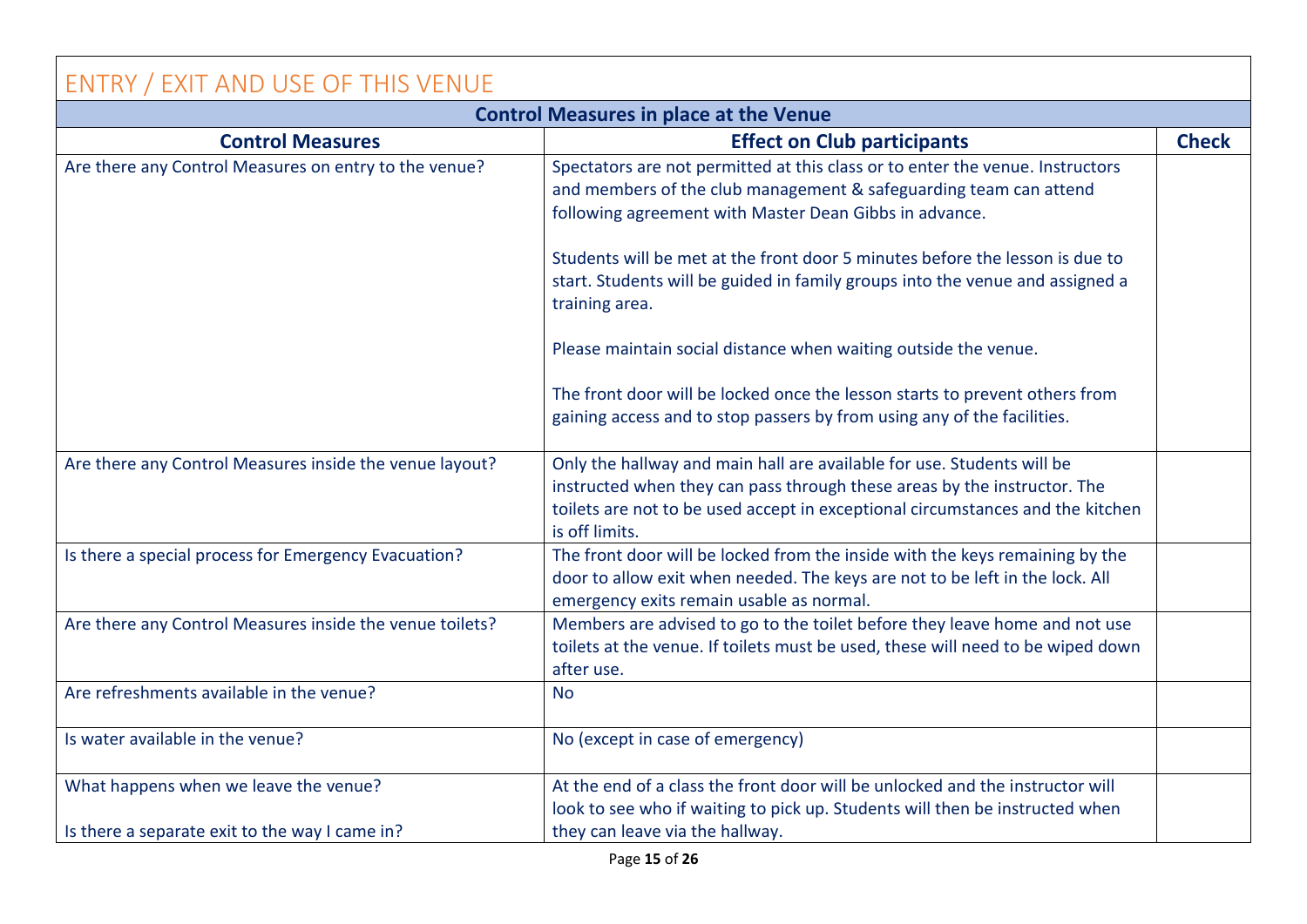| The venue owners have implemented a number of measures and procedures:<br>The venue can only be booked by existing regular user groups. (CYTA<br>are one of these groups)<br>The kitchen is closed to all hirers although access to the fire door in the<br>kitchen is still possible.<br>We must wipe down surfaces, handles and toilets if used before and<br>after each class.<br>The venue owners will clean once a day as well.<br>The venue owners have requested that instructors teaching at this<br>venue complete the requested online COVID-19 course (details will be<br>sent to instructors)<br>Keys will be collected and returned by the class instructor or a member<br>of the CYTA management team. |                                                           | If students under 18 make their own way home, the instructor should be<br>informed in advance so they can allow the student to leave once the class is<br>finished.<br>No parents or spectators are permitted to enter the venue. |  |  |  |  |
|----------------------------------------------------------------------------------------------------------------------------------------------------------------------------------------------------------------------------------------------------------------------------------------------------------------------------------------------------------------------------------------------------------------------------------------------------------------------------------------------------------------------------------------------------------------------------------------------------------------------------------------------------------------------------------------------------------------------|-----------------------------------------------------------|-----------------------------------------------------------------------------------------------------------------------------------------------------------------------------------------------------------------------------------|--|--|--|--|
|                                                                                                                                                                                                                                                                                                                                                                                                                                                                                                                                                                                                                                                                                                                      |                                                           |                                                                                                                                                                                                                                   |  |  |  |  |
| The venue owners have requested that a record of all attending class is<br>kept. This aligns with our own processes and British Taekwondo<br>requirements.<br>The venue owners may carry out spot checks to ensure all requested<br>measures are being followed.<br>The heating system is now managed remotely by the venue owners.<br>$\overline{\phantom{a}}$<br>We can discuss and changes to the heating but will not be able to<br>change the settings ourselves.<br>We do not expect changes to lesson times, however we will work with<br>the venue owners to provide a safe environment for all users, not just<br>our club.                                                                                 | What other changes to the venue affect my Taekwondo club? |                                                                                                                                                                                                                                   |  |  |  |  |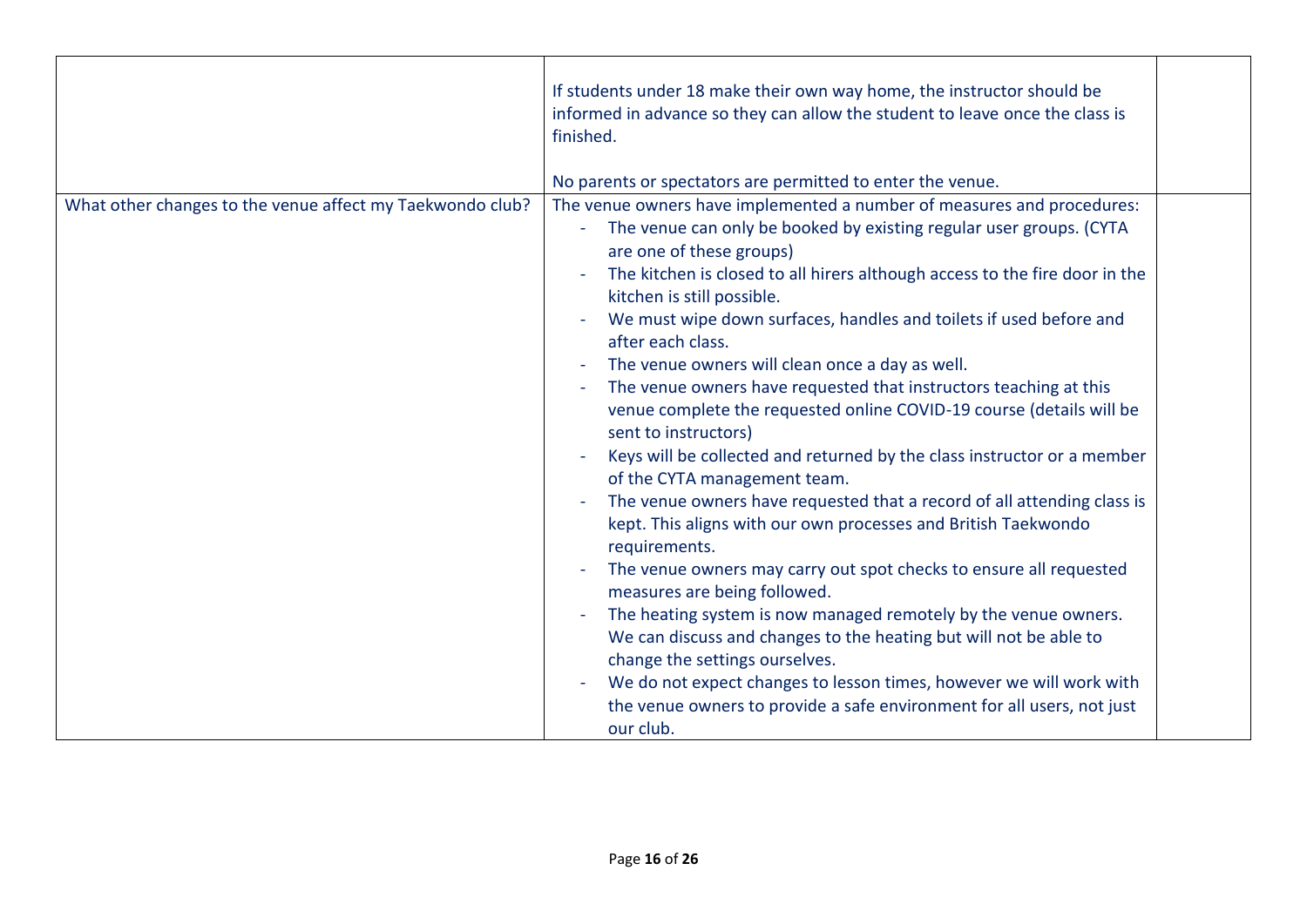<span id="page-16-0"></span>

| TAEKWONDO CLASS MEASURES AT THIS VENUE                                                     |                                                                                                                                                                                                                                                                                       |              |  |  |  |  |
|--------------------------------------------------------------------------------------------|---------------------------------------------------------------------------------------------------------------------------------------------------------------------------------------------------------------------------------------------------------------------------------------|--------------|--|--|--|--|
| Control Measures we will use in the Taekwondo Club during the Session                      |                                                                                                                                                                                                                                                                                       |              |  |  |  |  |
| <b>Control Measures</b>                                                                    | <b>Effect on Club participants</b>                                                                                                                                                                                                                                                    | <b>Check</b> |  |  |  |  |
| Will there be any Taekwondo specific signs in place?                                       | Yes - clubs should display the BT advisory signs within the class setting                                                                                                                                                                                                             |              |  |  |  |  |
| What should I do with my shoes and bag?                                                    | Put them at least 1m+ away from other people's shoes and bags                                                                                                                                                                                                                         |              |  |  |  |  |
| Is hand sanitiser available for members use?                                               | Yes - the club should provide hand sanitiser, and everyone should sanitise<br>their hands as they enter the Taekwondo gym space.<br>Its better if you can bring your own to minimise risk. You should use hand<br>sanitiser on arrival and when leaving.                              |              |  |  |  |  |
| Is the floor cleaned?                                                                      | The floor should be mopped between sessions (by venue owners)<br>The floor should be spot cleaned during sessions where sweat or other bodily<br>fluids are apparent that could contain the virus. (By instructors or members of<br>the management team)<br>This venue is not matted. |              |  |  |  |  |
| Will there be any taped/marked off areas I should know                                     | All participants, coaches and spectators should be a minimum of 2 metres                                                                                                                                                                                                              |              |  |  |  |  |
| about?                                                                                     | away from anyone else whilst training who is not from their household.                                                                                                                                                                                                                |              |  |  |  |  |
|                                                                                            | We are unable to permanently mark the floor. Pads or temporary tape may be<br>used to assist with marking out areas.                                                                                                                                                                  |              |  |  |  |  |
| Is the training equipment clean?                                                           | Equipment should be thoroughly disinfected & cleaned before and after<br>sessions to minimise the risk of transmission and must not be shared between                                                                                                                                 |              |  |  |  |  |
| How often will equipment be cleaned?                                                       | different household groups during sessions.                                                                                                                                                                                                                                           |              |  |  |  |  |
| Will you provide disinfectant wipes to clean equipment etc?                                | Disinfectant wipes will be provided but again if you can wipe and manage your<br>own equipment, this will assist with ensuring sufficient stock.                                                                                                                                      |              |  |  |  |  |
| What about waste materials that might be infected?                                         | A separate bin will be provided                                                                                                                                                                                                                                                       |              |  |  |  |  |
| (e.g.: tissues, PPE etc)                                                                   | Secure disposal at the end of a session will take place.                                                                                                                                                                                                                              |              |  |  |  |  |
| Are there any other measures relating to the Taekwondo<br>class that I need to know about? | No. You will be informed of any changes to this plan.                                                                                                                                                                                                                                 |              |  |  |  |  |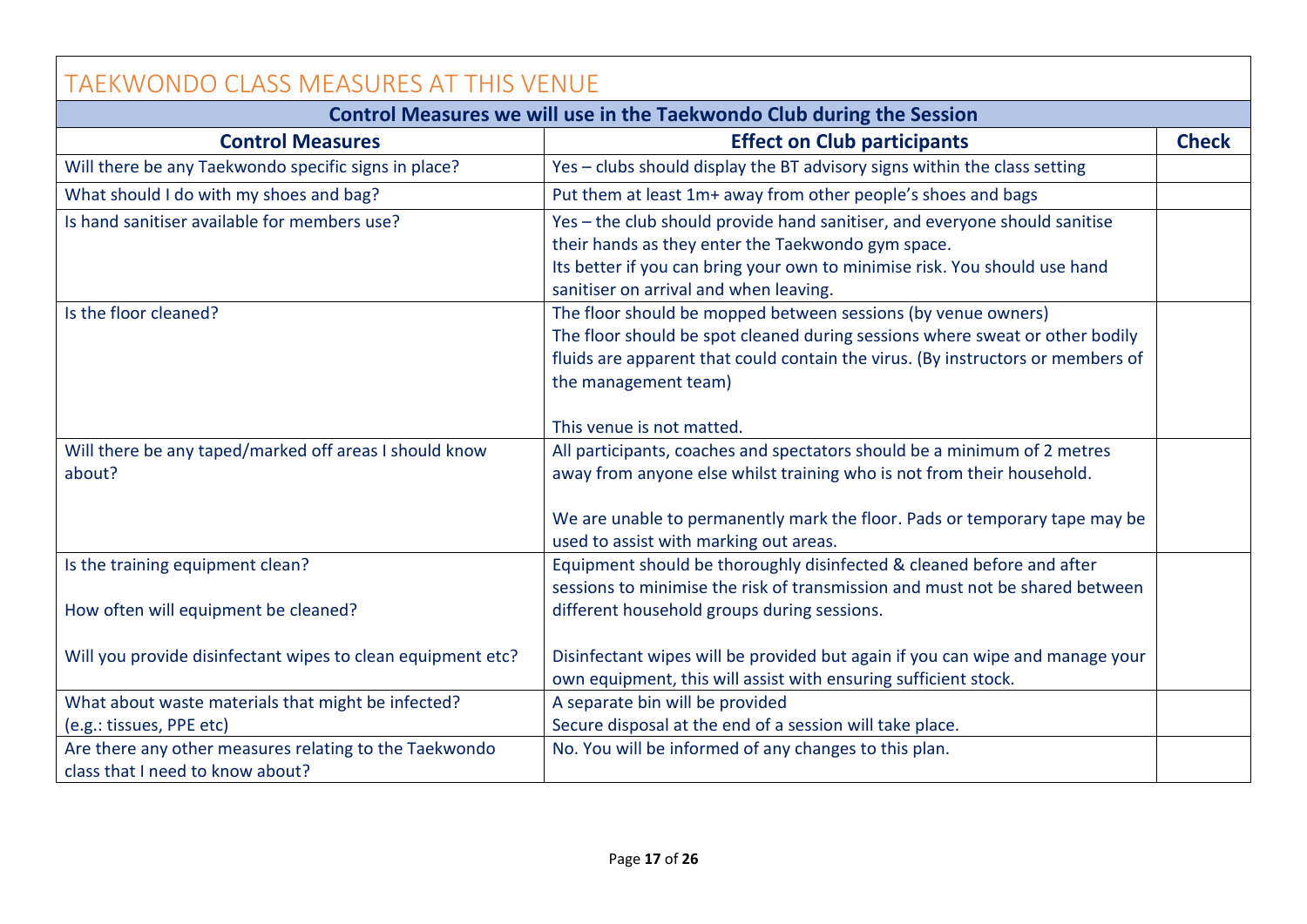#### **AN EXAMPLE LAYOUT OF THE GODSTONE HALL WOULD BE:**

|     | Godstone Hall: 13m x 6.5m training area + stage |                   |   |           |   |   |                     |   |   |    |                                                   |                   |    |                          |                   |
|-----|-------------------------------------------------|-------------------|---|-----------|---|---|---------------------|---|---|----|---------------------------------------------------|-------------------|----|--------------------------|-------------------|
|     | 1                                               | 2                 | з | 4         | 5 | 6 | 7                   | 8 | 9 | 10 | 11                                                | 12                | 13 |                          | <b>Stage</b>      |
| 1   |                                                 |                   |   |           |   |   | 1                   |   |   |    |                                                   |                   |    |                          |                   |
| 2   |                                                 | <b>STUDENT</b>    |   |           |   |   | <b>STUDENT</b>      |   |   |    |                                                   | <b>STUDENT</b>    |    |                          | <b>STUDENT</b>    |
| з   |                                                 |                   |   |           |   |   |                     |   |   |    |                                                   |                   |    |                          |                   |
| 3.5 |                                                 | 1<br><b>EXTRA</b> |   |           |   |   | 1<br><b>EXTRA</b>   |   |   |    |                                                   | 1<br><b>EXTRA</b> |    |                          | 1<br><b>EXTRA</b> |
| 4.5 |                                                 |                   |   |           |   |   |                     |   |   |    |                                                   |                   |    |                          |                   |
| 5.5 |                                                 | 1                 |   |           |   |   | $\mathbf{1}$        |   |   |    |                                                   |                   |    |                          | 1                 |
| 6.5 |                                                 | <b>STUDENT</b>    |   |           |   |   | <b>STUDENT</b>      |   |   |    | <b>STUDENT</b>                                    |                   |    |                          | <b>INST</b>       |
|     | Each row can have 2 separate                    |                   |   |           |   |   |                     |   |   |    |                                                   |                   |    | Seating area allows room |                   |
|     | students or three from the same                 |                   |   |           |   |   | <b>Seating Area</b> |   |   |    | for two management /<br>safeguarding team members |                   |    |                          |                   |
|     |                                                 |                   |   | household |   |   |                     |   |   |    |                                                   |                   |    |                          |                   |

As you can see, by allowing a fixed training area and maintaining a 2m social distance, we can accommodate 7 individual students at this venue. If there are families of three training together, we can accommodate a number of extra students.

**[END OF SECTION 5]**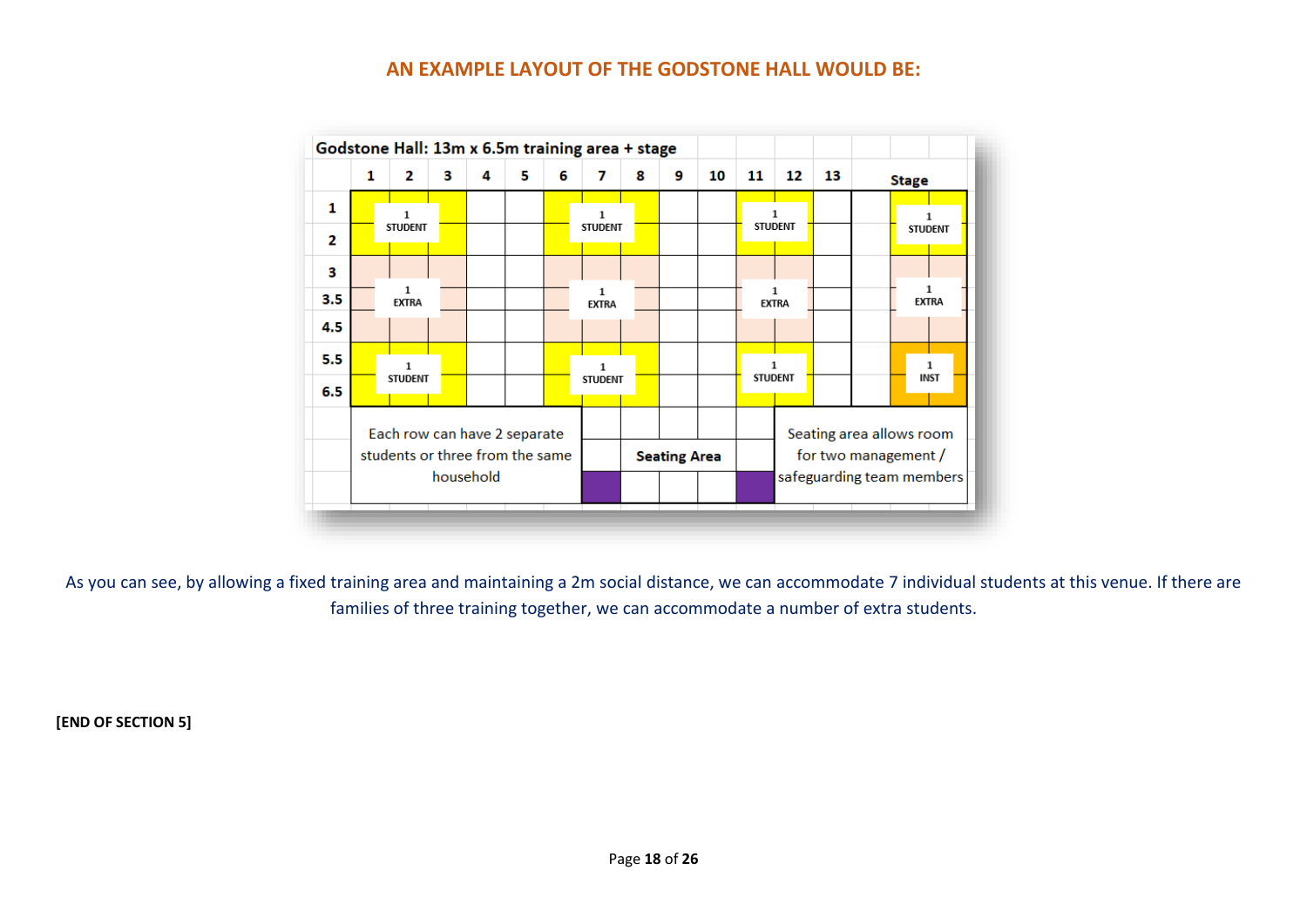### <span id="page-18-0"></span>SECTION 6: Coulsdon, St John's Parish Hall (Venue specific)

#### **This section details additional information specific to this venue. All measures detailed in sections 1 to 3 still apply.**

<span id="page-18-1"></span>

| BEFORE PEOPLE COME TO THIS VENUE                                                  |                                                                                                                                                                                                                                                                              |              |  |  |  |
|-----------------------------------------------------------------------------------|------------------------------------------------------------------------------------------------------------------------------------------------------------------------------------------------------------------------------------------------------------------------------|--------------|--|--|--|
| Club information about new Controls Measures and changes to the Club operation    |                                                                                                                                                                                                                                                                              |              |  |  |  |
| <b>Control Measures</b>                                                           | <b>Effect on Club participants</b>                                                                                                                                                                                                                                           | <b>Check</b> |  |  |  |
| Can I change at the venue?                                                        | No. Please arrive ready to train or with loose clothing over your uniform that<br>can be easily removed.                                                                                                                                                                     |              |  |  |  |
| Can I shower at the venue?                                                        | No.                                                                                                                                                                                                                                                                          |              |  |  |  |
| Can I pay in cash?                                                                | No. All payments are to be made online                                                                                                                                                                                                                                       |              |  |  |  |
| Is there anything else I need to know or prepare before I<br>come to the session? | Spectators are not permitted at this class. Instructors and members of the club<br>management & safeguarding team can attend following agreement with<br>Master Dean Gibbs in advance. This will also be limited by venue number<br>restrictions.                            |              |  |  |  |
| What students can attend this class?                                              | Due to the size of this venue, this class is limited to 6 students training. There<br>is some flexibility on this number as students from the same household can<br>train in closer proximity. Attendance at this class must be agreed in advance<br>with Master Dean Gibbs. |              |  |  |  |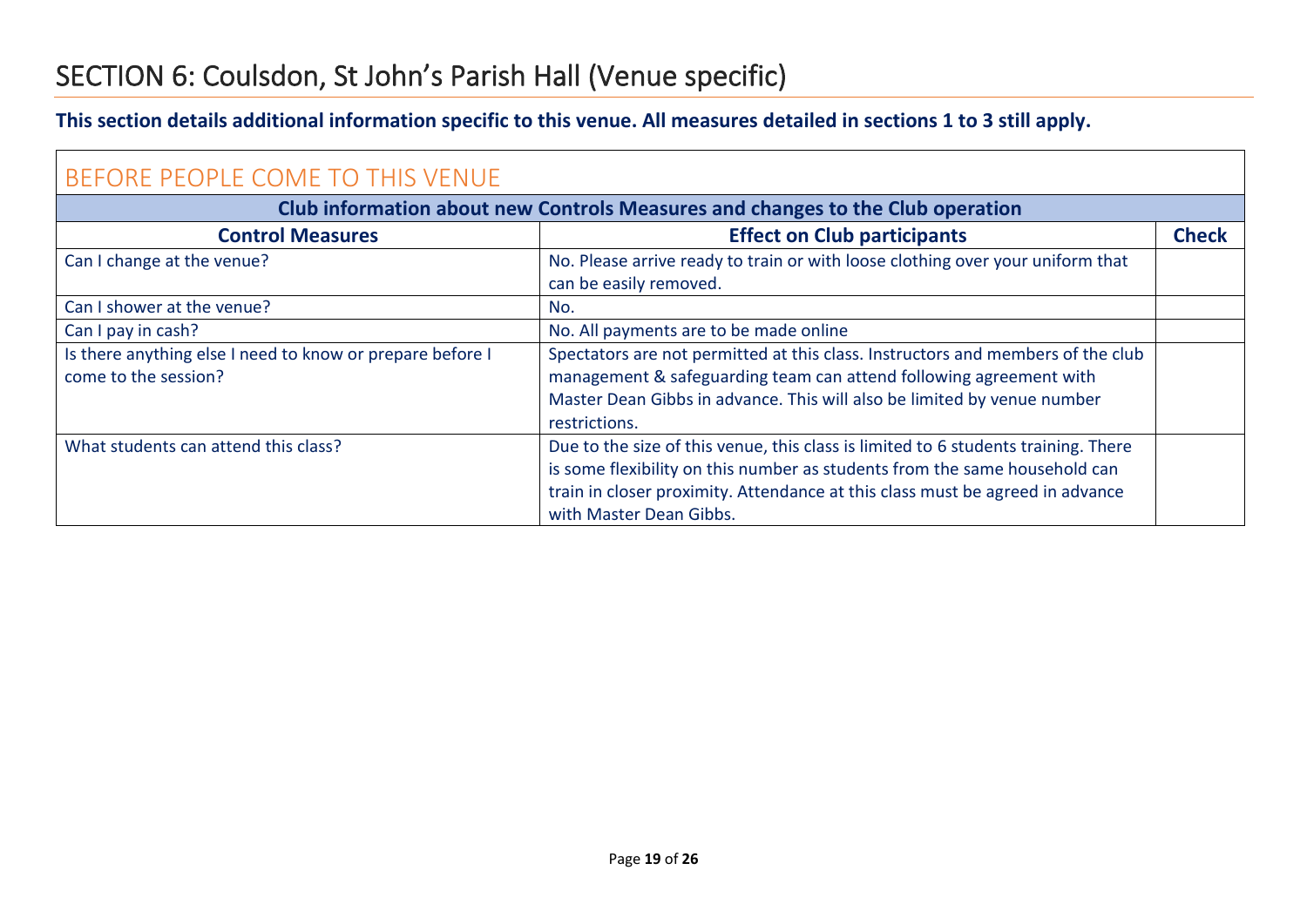<span id="page-19-0"></span>

| <b>TRAVELLING TO / FROM THIS VENUE</b>                                          |                                                                                                                                                                                                                                                                                         |              |  |  |  |
|---------------------------------------------------------------------------------|-----------------------------------------------------------------------------------------------------------------------------------------------------------------------------------------------------------------------------------------------------------------------------------------|--------------|--|--|--|
| Club information about new Controls Measures and changes to Arrival & Departure |                                                                                                                                                                                                                                                                                         |              |  |  |  |
| <b>Control Measures</b>                                                         | <b>Effect on Club participants</b>                                                                                                                                                                                                                                                      | <b>Check</b> |  |  |  |
| How should I get to the venue now (Walk/Car/Bike/Public<br>Transport)?          | People should only travel in household groups and maintain social distancing<br>with everyone else at all times.                                                                                                                                                                        |              |  |  |  |
| Is there a specific drop off and pickup point?                                  | Students will be met at the front double door by the instructor. Pick up will<br>also be from the front double door. Only the instructor will access the hall via<br>the side door to open up.                                                                                          |              |  |  |  |
| Where do we park if we are driving?                                             | Parking remains available at the front and rear of the venue or adjacent to the<br>green opposite. Please maintain social distance when waiting.                                                                                                                                        |              |  |  |  |
| What if I am late arriving or my lift is late to pick up?                       | If you arrive late the doors will be locked, please phone Master Dean Gibbs on<br>07989642132 and you will be let in when there is a safe break in the class<br>activity. If your lift is late to pick up you will be asked to wait with the<br>instructor maintaining social distance. |              |  |  |  |
| What if I am under 18 and left alone at the venue?                              | Parents of younger students must not leave them alone until they have<br>handed them over to the class instructor. Older children who travel to class<br>alone should wait outside the hall maintaining social distance if early or phone<br>for access if late.                        |              |  |  |  |
| Is there anything else I need to know about getting to/from<br>the venue        | <b>No</b>                                                                                                                                                                                                                                                                               |              |  |  |  |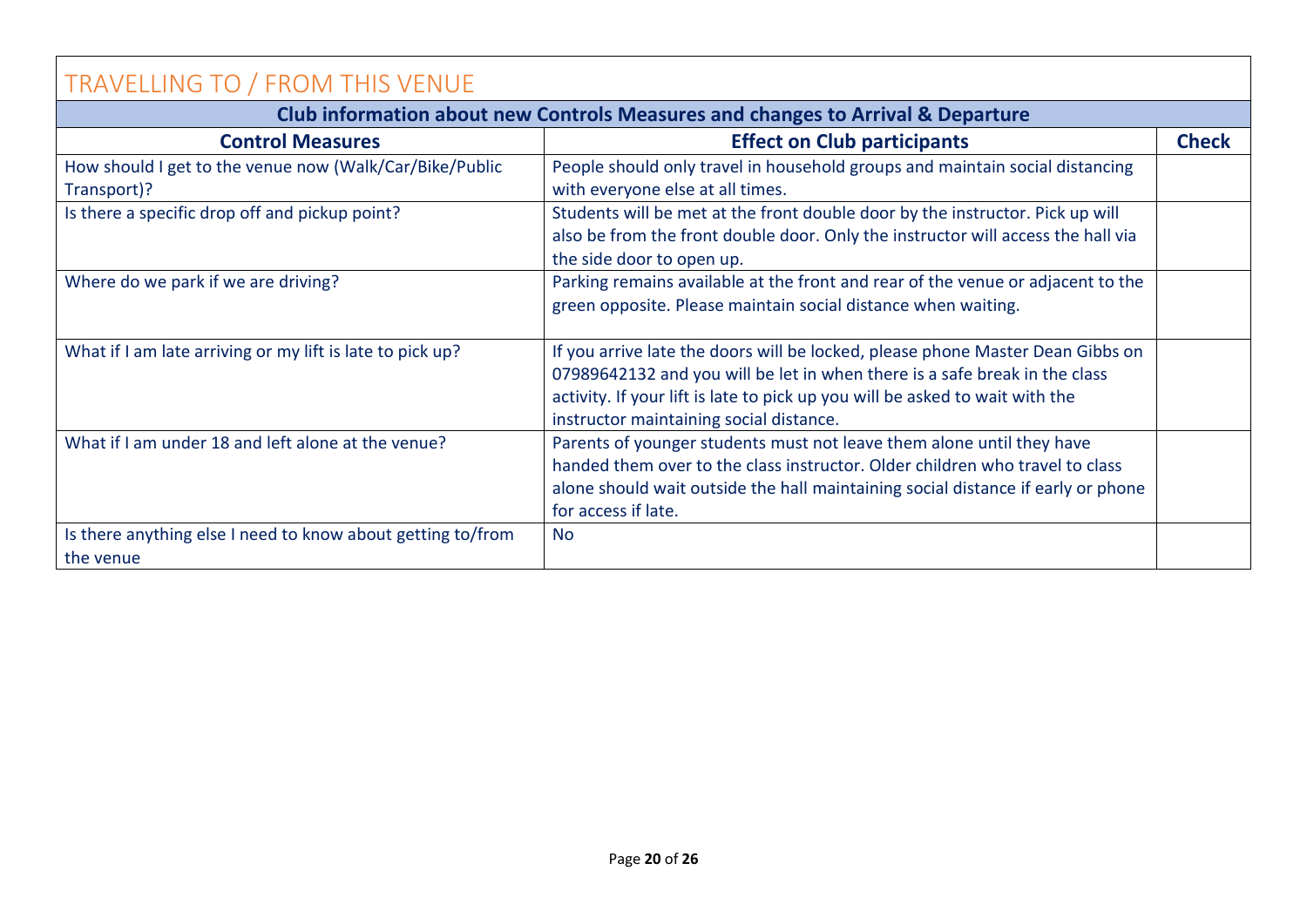### <span id="page-20-0"></span>ENTRY / EXIT AND USE OF THIS VENUE

| <b>Control Measures in place at the Venue</b>            |                                                                                                                                                                                                                                                        |              |  |  |  |
|----------------------------------------------------------|--------------------------------------------------------------------------------------------------------------------------------------------------------------------------------------------------------------------------------------------------------|--------------|--|--|--|
| <b>Control Measures</b>                                  | <b>Effect on Club participants</b>                                                                                                                                                                                                                     | <b>Check</b> |  |  |  |
| Are there any Control Measures on entry to the venue?    | Spectators are not permitted at this class or to enter the venue. Instructors<br>and members of the club management & safeguarding team can attend<br>following agreement with Master Dean Gibbs in advance.                                           |              |  |  |  |
|                                                          | Students will be met at the front door 5 minutes before the lesson is due to<br>start. Students will be guided in family groups into the venue and assigned a<br>training area.                                                                        |              |  |  |  |
|                                                          | Please maintain social distance when waiting outside the venue.                                                                                                                                                                                        |              |  |  |  |
|                                                          | The front door will be locked once the lesson starts to prevent others from<br>gaining access and to stop passers by from using any of the facilities.                                                                                                 |              |  |  |  |
| Are there any Control Measures inside the venue layout?  | Only the hallway and main hall are available for use. Students will be<br>instructed when they can pass through these areas by the instructor. The<br>toilets are not to be used accept in exceptional circumstances and the kitchen<br>is off limits. |              |  |  |  |
| Is there a special process for emergency evacuation?     | The side door will be locked from the inside with the keys remaining in door to<br>allow emergency exit if when needed. All emergency exits remain usable as<br>normal.                                                                                |              |  |  |  |
| Are there any Control Measures inside the venue toilets? | Members are advised to go to the toilet before they leave home and not use<br>toilets at the venue. If toilets must be used, these will need to be wiped down<br>after use.                                                                            |              |  |  |  |
| Are refreshments available in the venue?                 | <b>No</b>                                                                                                                                                                                                                                              |              |  |  |  |
| Is water available in the venue?                         | No (except in case of emergency)                                                                                                                                                                                                                       |              |  |  |  |
| What happens when we leave the venue?                    | At the end of a class the front doors will be unlocked and the instructor will<br>look to see who is waiting to pick up. Students will then be instructed when                                                                                         |              |  |  |  |
| Is there a separate exit to the way I came in?           | they can leave.                                                                                                                                                                                                                                        |              |  |  |  |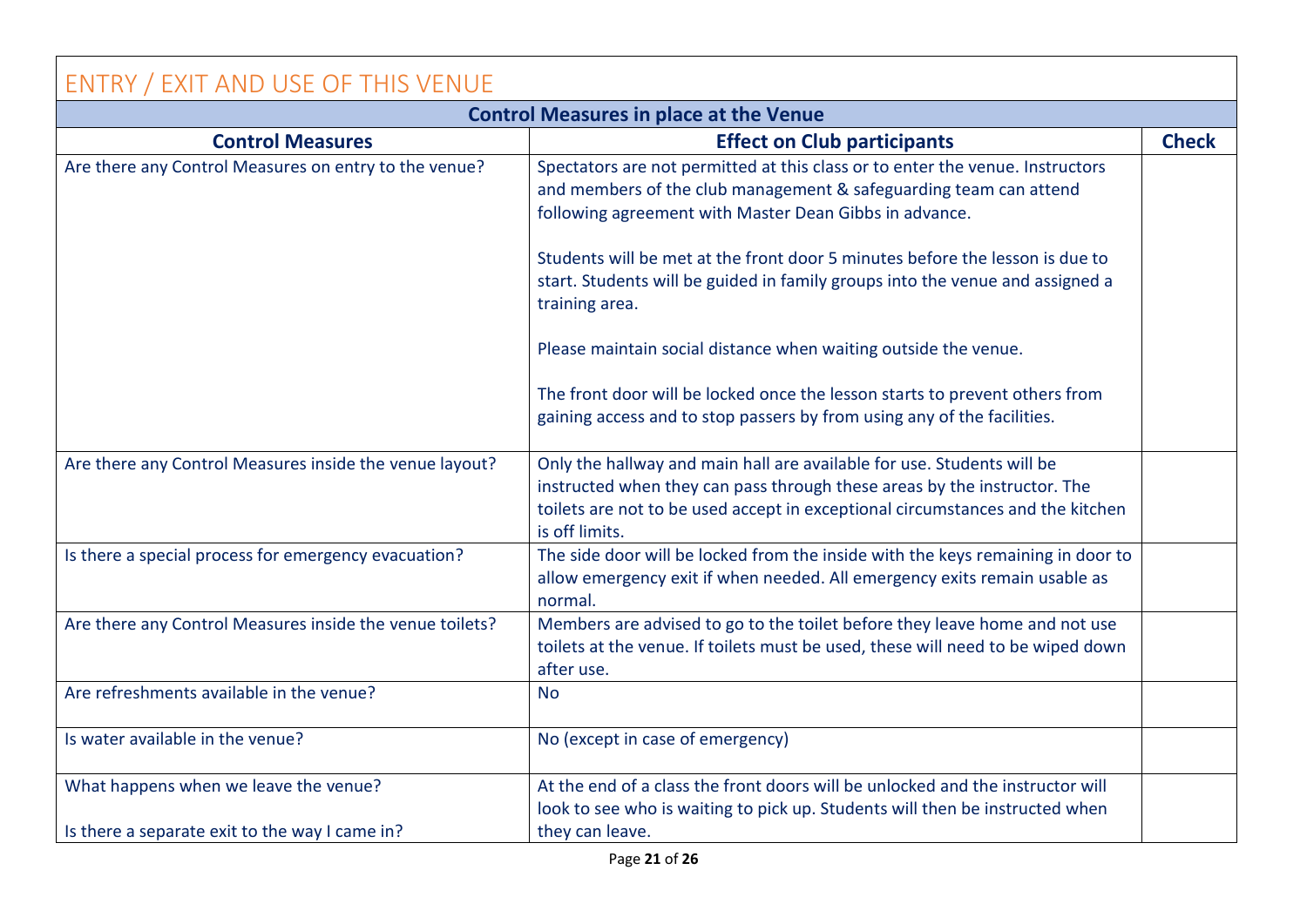|                                                              | If students under 18 make their own way home, the instructor should be<br>informed in advance so they can allow the student to leave once the class is<br>finished.                                                                                                                             |
|--------------------------------------------------------------|-------------------------------------------------------------------------------------------------------------------------------------------------------------------------------------------------------------------------------------------------------------------------------------------------|
|                                                              | No parents or spectators are permitted to enter the venue.                                                                                                                                                                                                                                      |
| What other changes to the venue affect my Taekwondo<br>club? | We are still awaiting the venue's own risk assessment. This may include a<br>number of measures and procedures that will need to be added to this plan.<br>We will not be able to agree a return to training date at this venue until this<br>has been received and this plan has been updated. |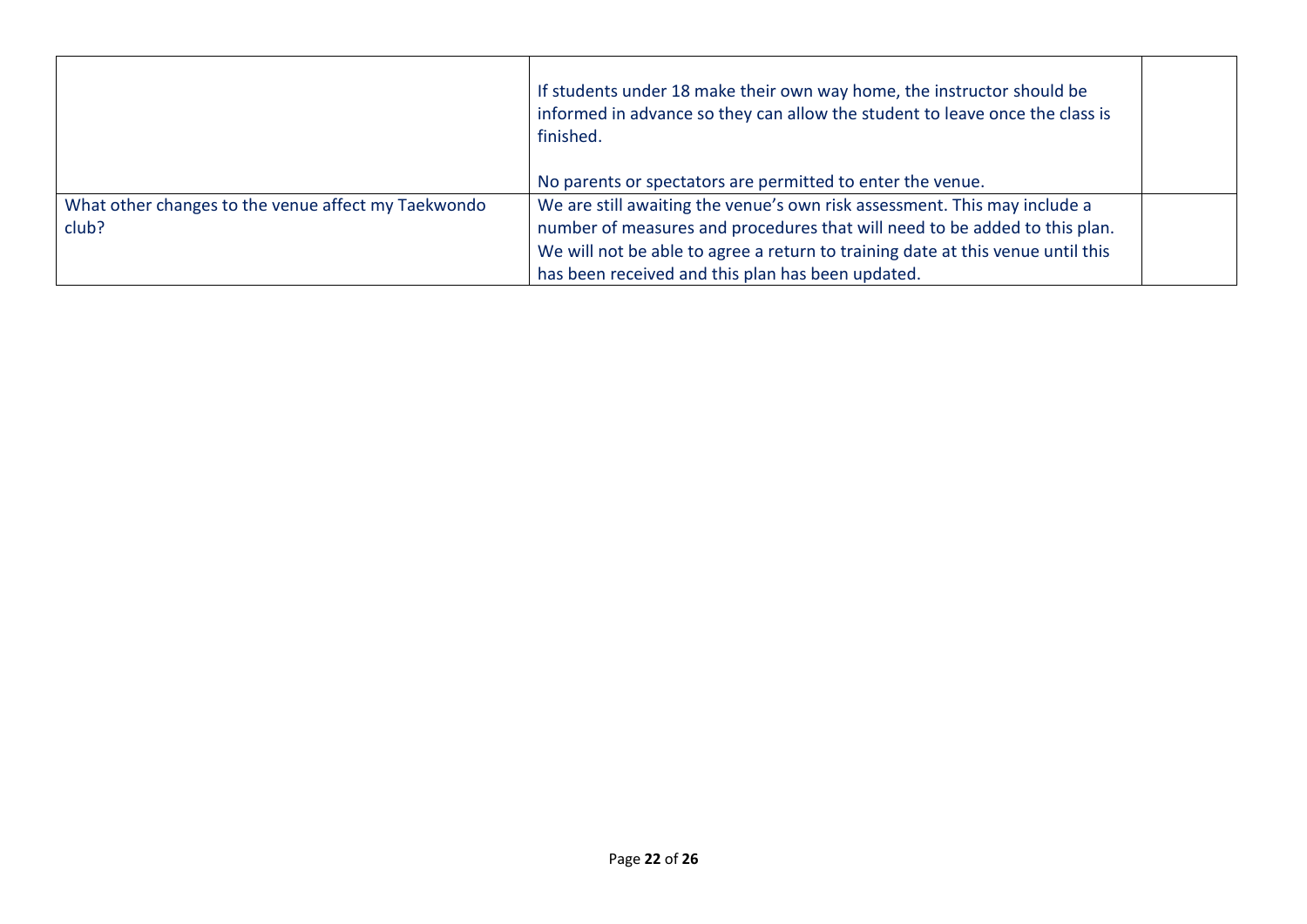<span id="page-22-0"></span>

| <b>TAEKWONDO CLASS MEASURES AT THIS VENUE</b>                                                                     |                                                                                                                                                                                                                                                                                                                                                                                                                                                                                                       |              |  |  |  |  |  |
|-------------------------------------------------------------------------------------------------------------------|-------------------------------------------------------------------------------------------------------------------------------------------------------------------------------------------------------------------------------------------------------------------------------------------------------------------------------------------------------------------------------------------------------------------------------------------------------------------------------------------------------|--------------|--|--|--|--|--|
| Control Measures we will use in the Taekwondo Club during the Session                                             |                                                                                                                                                                                                                                                                                                                                                                                                                                                                                                       |              |  |  |  |  |  |
| <b>Control Measures</b>                                                                                           | <b>Effect on Club participants</b>                                                                                                                                                                                                                                                                                                                                                                                                                                                                    | <b>Check</b> |  |  |  |  |  |
| Will there be any Taekwondo specific signs in place?                                                              | Yes - clubs should display the BT advisory signs within the class setting                                                                                                                                                                                                                                                                                                                                                                                                                             |              |  |  |  |  |  |
| What should I do with my shoes and bag?                                                                           | Put them at least 1m+ away from other people's shoes and bags                                                                                                                                                                                                                                                                                                                                                                                                                                         |              |  |  |  |  |  |
| Is hand sanitiser available for members use?                                                                      | Yes - the club should provide hand sanitiser, and everyone should sanitise<br>their hands as they enter the Taekwondo gym space.<br>Its better if you can bring your own to minimise risk. You should use hand<br>sanitiser on arrival and when leaving.                                                                                                                                                                                                                                              |              |  |  |  |  |  |
| Is the floor cleaned?                                                                                             | The floor should be mopped between sessions (by venue owners)<br>The floor should be spot cleaned during sessions where sweat or other bodily<br>fluids are apparent that could contain the virus. (By instructors or members of<br>the management team).<br>Due to the group effort required to put down and take up the mats, these will<br>not be used for training. If mats are used instructors will arrive early mat the<br>hall and mop the mats. Mats will be cleaned after training as well. |              |  |  |  |  |  |
| Will there be any taped/marked off areas I should know<br>about?                                                  | All participants, coaches and spectators should be a minimum of 2 metres<br>away from anyone else whilst training who is not from their household.<br>We are unable to permanently mark the floor. Pads or temporary tape may be<br>used to assist with marking out areas.                                                                                                                                                                                                                            |              |  |  |  |  |  |
| Is the training equipment clean?<br>How often will equipment be cleaned?                                          | Equipment should be thoroughly disinfected & cleaned before and after<br>sessions to minimise the risk of transmission and must not be shared between<br>different household groups during sessions.                                                                                                                                                                                                                                                                                                  |              |  |  |  |  |  |
| Will you provide disinfectant wipes to clean equipment etc?<br>What about waste materials that might be infected? | Disinfectant wipes will be provided but again if you can wipe and manage your<br>own equipment, this will assist with ensuring sufficient stock.<br>A separate bin will be provided                                                                                                                                                                                                                                                                                                                   |              |  |  |  |  |  |
| (e.g.: tissues, PPE etc)                                                                                          | Secure disposal at the end of a session will take place.                                                                                                                                                                                                                                                                                                                                                                                                                                              |              |  |  |  |  |  |
| Are there any other measures relating to the Taekwondo<br>class that I need to know about?                        | No. You will be informed of any changes to this plan.                                                                                                                                                                                                                                                                                                                                                                                                                                                 |              |  |  |  |  |  |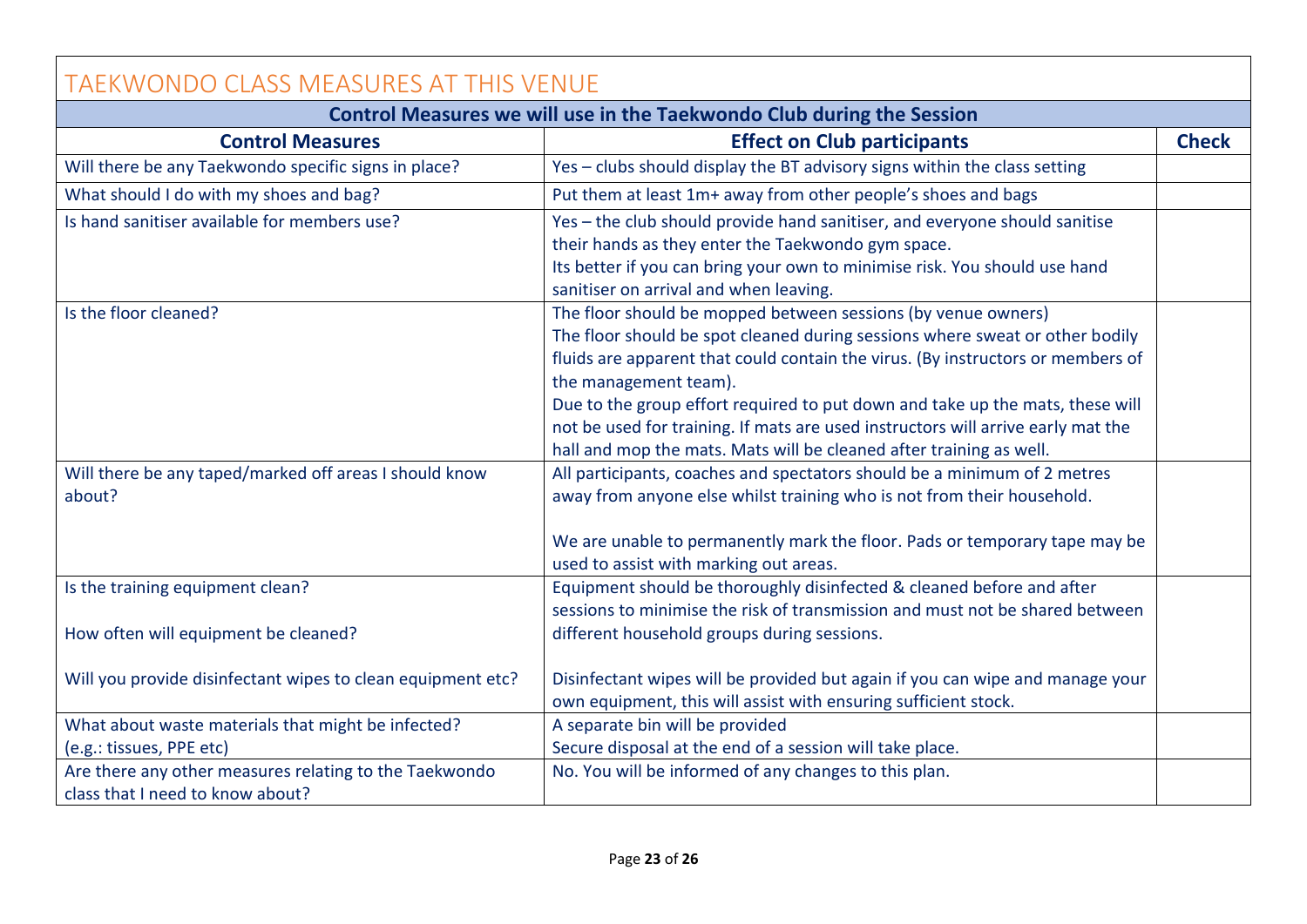#### **AN EXAMPLE LAYOUT OF THE COULSDON HALL WOULD BE:**



As you can see, by allowing a fixed training area and maintaining a 2m social distance, we can accommodate 6 individual students at this venue. If there are families of three training together, we can accommodate a number of extra students.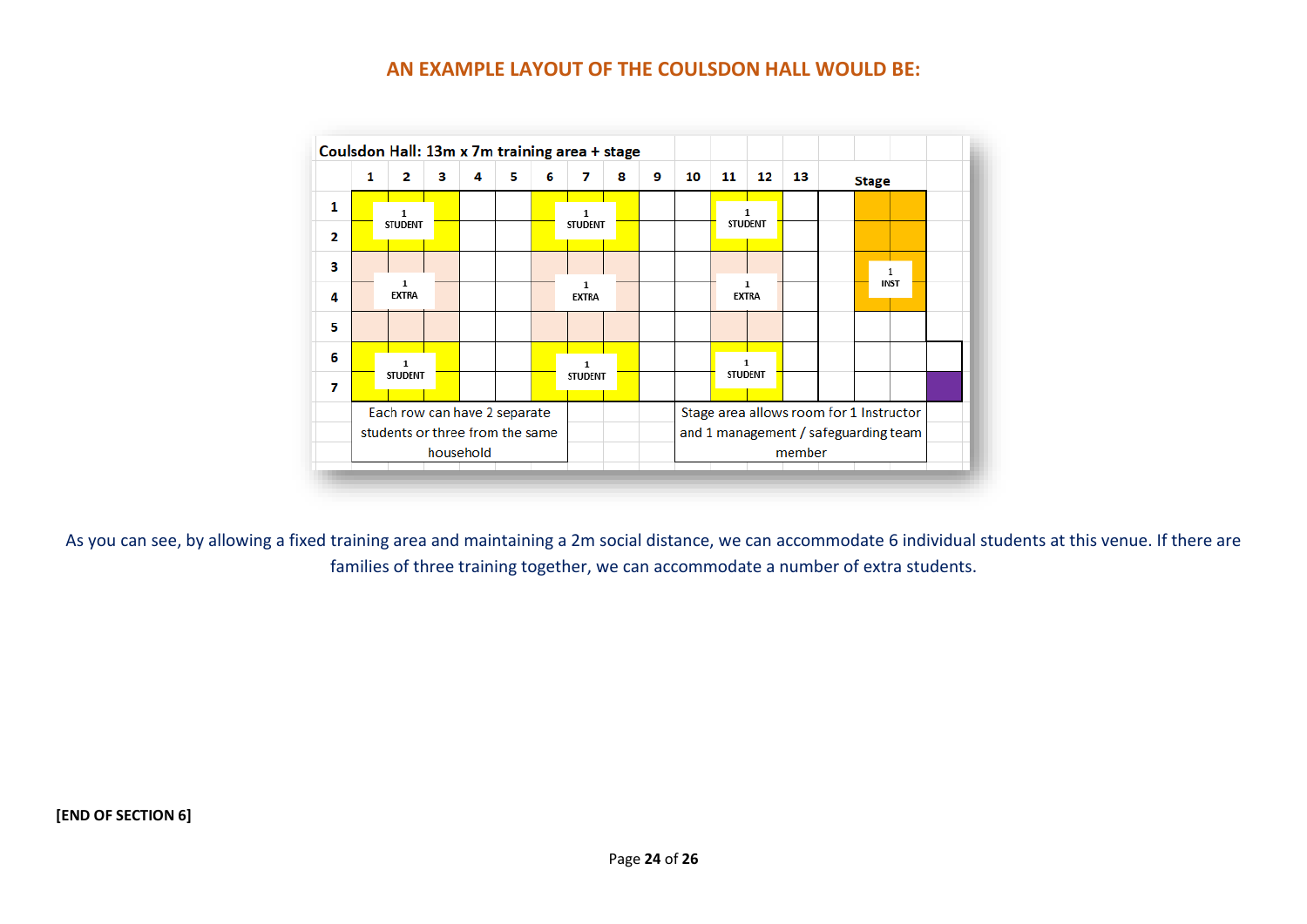### <span id="page-24-0"></span>SECTION 7: Wallington, Wilsons School (Venue specific)

**This section details additional information specific to this venue. All measures detailed in sections 1 to 3 still apply.**

Wilsons School in not expecting to be taking any bookings again until at least the October 2020 half term. A review of government guidelines and the schools own risk assessment will be undertaken once a confirmed return to training date has been agreed.

**[END OF SECTION 7]**